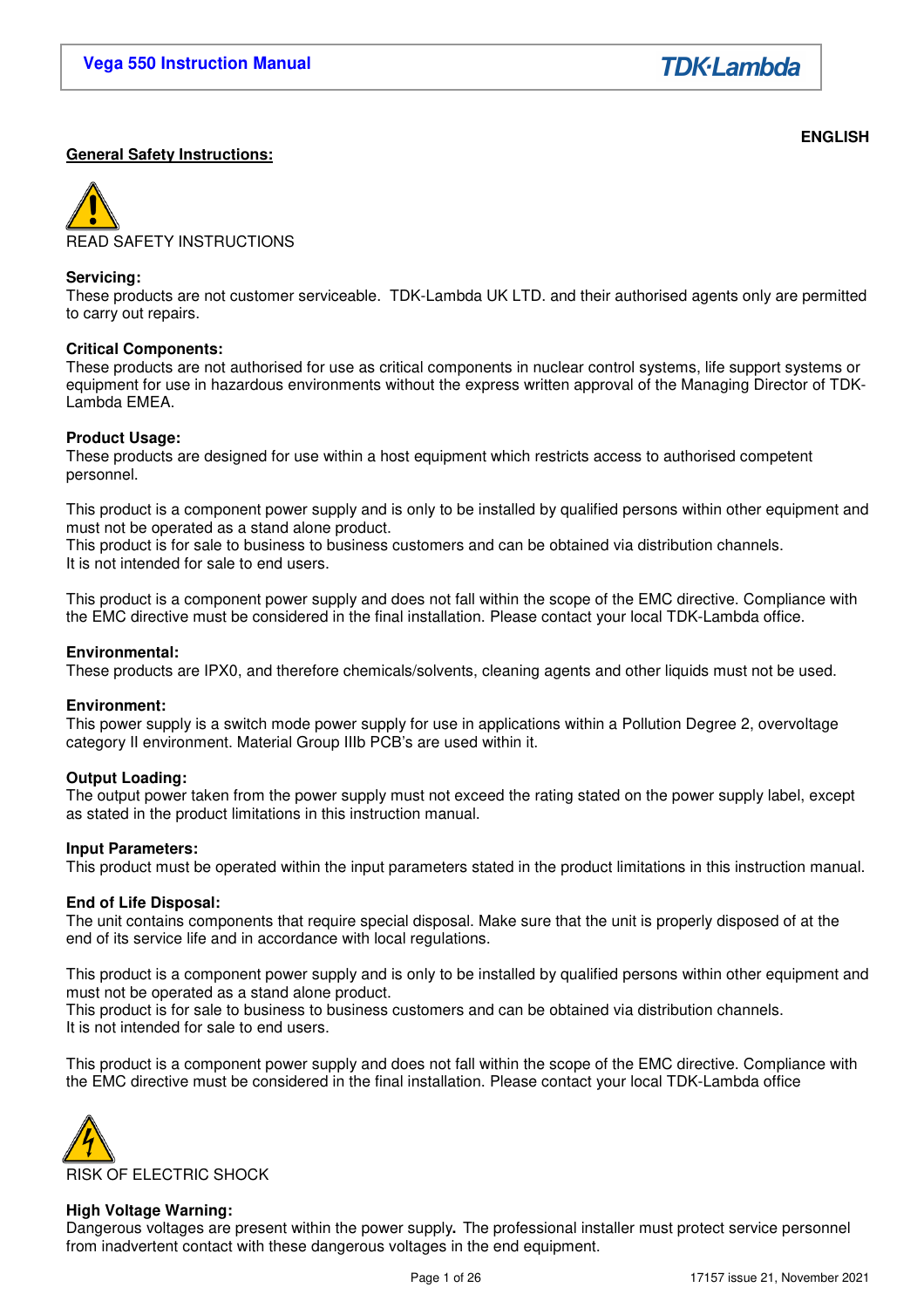**TDK**·Lambda

WARNING: When installed in a Class 1 end equipment, this product must be reliably earthed and professionally installed.

The (+) or (-) output(s) can be earthed or left floating.

The unit cover(s)/chassis must not be made user accessible.

The mains input connector is not acceptable for use as field wiring terminals.

Do not use mounting screws, which penetrate the unit more than 4.5mm.

Special earthing screws are used on these products which connect the cover to the chassis. They must not be removed. If they are removed by mistake, they must be replaced with new ones and the product tested for earth bonding.

An internal fuse protects the unit and must not be replaced by the user. In case of internal defect, the unit must be returned to TDK-Lambda UK LTD or one of their authorised agents.

A suitable mechanical, electrical and fire enclosure must be provided by the end use equipment for mechanical, electric shock and fire hazard protection.

### Energy Hazards:

Certain modules are capable of providing hazardous energy (240VA) according to output voltage setting. Final equipment manufacturers must provide protection to service personnel against inadvertent contact with these module output terminals. If set such that hazardous energy can occur then the module terminals or connections must not be user accessible.



### **External Hot Surfaces:**

In accordance with local regulations for Health and Safety at work, manufacturers have an obligation to protect service engineers as well as users. In order to comply with this, a label must be fitted to these products which is clearly visible to service personnel accessing the overall equipment, and which legibly warns that surfaces of these products may be hot and must not be touched when the products are in operation.

The unit may be mounted in any orientation except inverted (mounted on its top) or vertical with the airflow downwards.

The ventilation openings on these products must not be impeded. Ensure that there is at least 50mm spacing between any obstruction and the ventilation openings.

The unit cover/chassis is designed to protect skilled personnel from hazards. They must not be used as part of the external covers of any equipment where they may be accessible to operators, since under full load conditions, part or parts of the unit chassis may reach temperatures in excess of those considered safe for operator access.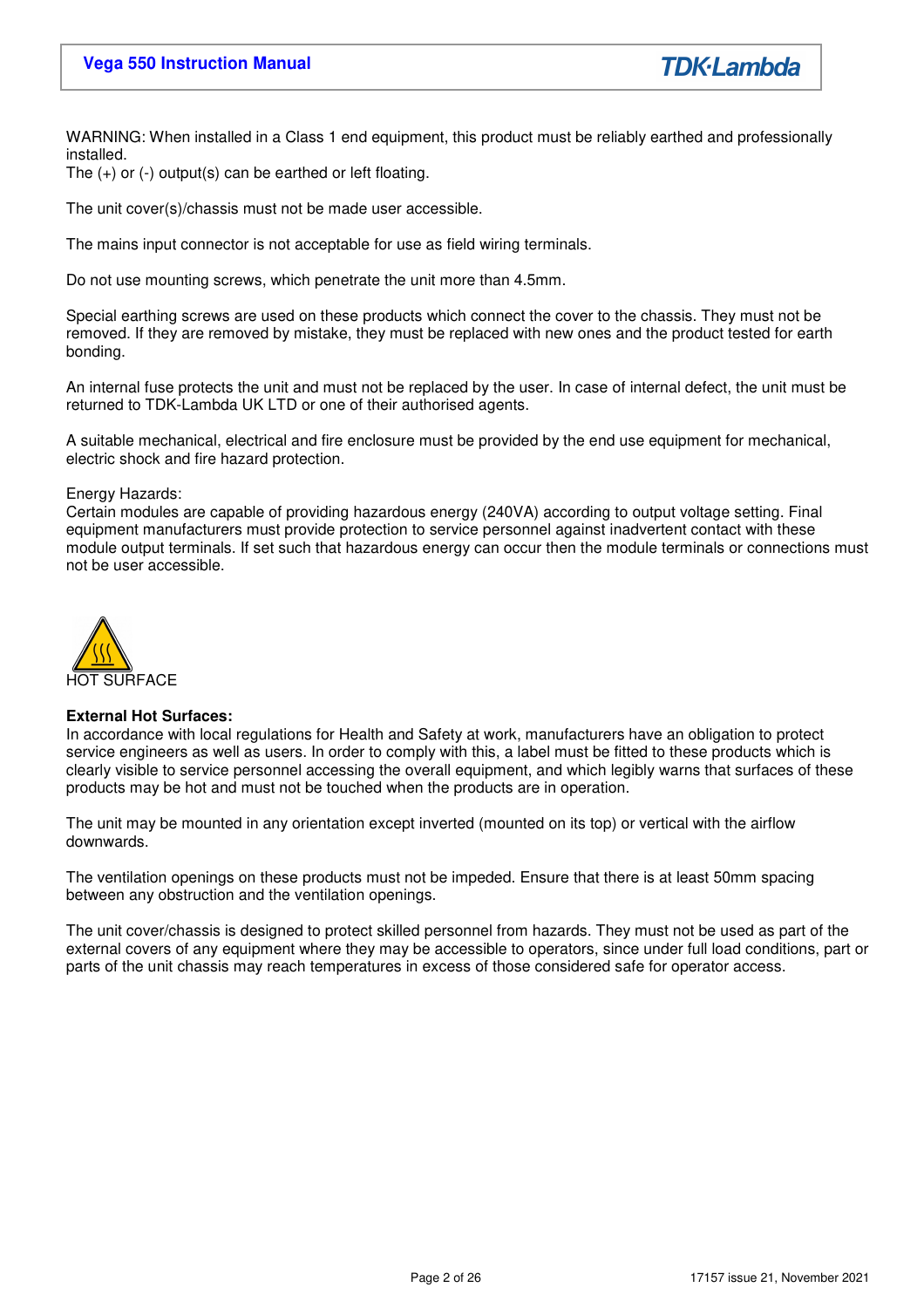**TDK**·Lambda

# **DEUTSCH**

# **Allgemeine Sicherheitsvorschriften:**



#### **Wartung:**

Diese Produkte können nicht durch den Kunden gewartet werden. Nur TDK-Lambda UK LTD. und deren zugelassene Vertriebshändler sind zur Durchführung von Reparaturen berechtigt.

#### **Kritische Komponenten:**

Diese Produkte sind nicht für die Verwendung als kritische Komponenten in nuklearen Kontrollsystemen, Lebenserhaltungssystemen oder Geräten in gefährlichen Umgebungen geeignet, sofern dies nicht ausdrücklich und in Schriftform durch den Geschäftsführer von TDK-Lambda EMEA genehmigt wurde.

### **Produktverwendung:**

Diese Produkte sind zur Verwendung innerhalb von Host-Anlagen gedacht, die einen auf das Fachpersonal beschränkten Zugang haben.

Dieses Produkt ist eine Stromversorgungs-Komponente und sie darf nur von qualifiziertem Personal in andere Geräte eingebaut werden und sie darf NICHT als eigenständiges ("Stand-Alone") Gerät betrieben werden. Dieses Produkt ist für den Verkauf an Geschäftskunden entwickelt worden und es kann über Distributionskanäle bezogen werden.

Es ist NICHT für den Verkauf an Endkunden gedacht und konzipiert.

Dieses Produkt ist eine Stromversorgungsbaugruppe und sie fällt NICHT in den Bereich der EMV Direktive. Die Konformität mit der EMV Richtlinie muss in der finalen Gesamtinstallation betrachtet werden. Bitte kontaktieren Sie Ihr regionales TDK-Lambda Vertriebsbüro im Falle von Rückfragen.

### **Umwelt:**

Diese Produkte sind IPX0, aus diesem Grund dürfen keine Chemikalien/Lösungsmittel, Reinigungsmittel und andere Flüssigkeiten verwendet werden.

### **Umgebung:**

Dieses Netzteil ist ein Schaltnetzteil zur Verwendung in einer Umgebung mit einem Verschmutzungsgrad 2, Überspannungskategorie II. Materialgruppe IIIb mit darin verwendeten PCBs.

#### **Ausgangsstrom:**

Der Ausgangsstrom des Netzteiles darf die Leistung, die auf dem Label des Netzteiles vermerkt ist, nur dann überschreiten, wenn dies in den Produktgrenzen dieses Handbuches ausgezeichnet ist.

#### **Eingangsparameter:**

Dieses Produkt muss innerhalb der Eingangsparameter, die in den Produktgrenzen dieses Handbuches angegeben sind, betrieben werden.

### **Entsorgung am Ende der Betriebszeit:**

Das Gerät enthält Komponenten die unter Sondermüll fallen. Das Gerät muss am Ende der Betriebszeit ordnungsgemäß und in Übereinstimmung mit den regionalen Bestimmungen entsorgt werden.

Dieses Produkt ist eine Stromversorgungs-Komponente und sie darf nur von qualifiziertem Personal in andere Geräte eingebaut werden und sie darf NICHT als eigenständiges ("Stand-Alone") Gerät betrieben werden. Dieses Produkt ist für den Verkauf an Geschäftskunden entwickelt worden und es kann über Distributionskanäle bezogen werden.

Es ist NICHT für den Verkauf an Endkunden gedacht und konzipiert.

Dieses Produkt ist eine Stromversorgungsbaugruppe und sie fällt NICHT in den Bereich der EMV Direktive. Die Konformität mit der EMV Richtlinie muss in der finalen Gesamtinstallation betrachtet werden. Bitte kontaktieren Sie Ihr regionales TDK-Lambda Vertriebsbüro im Falle von Rückfragen.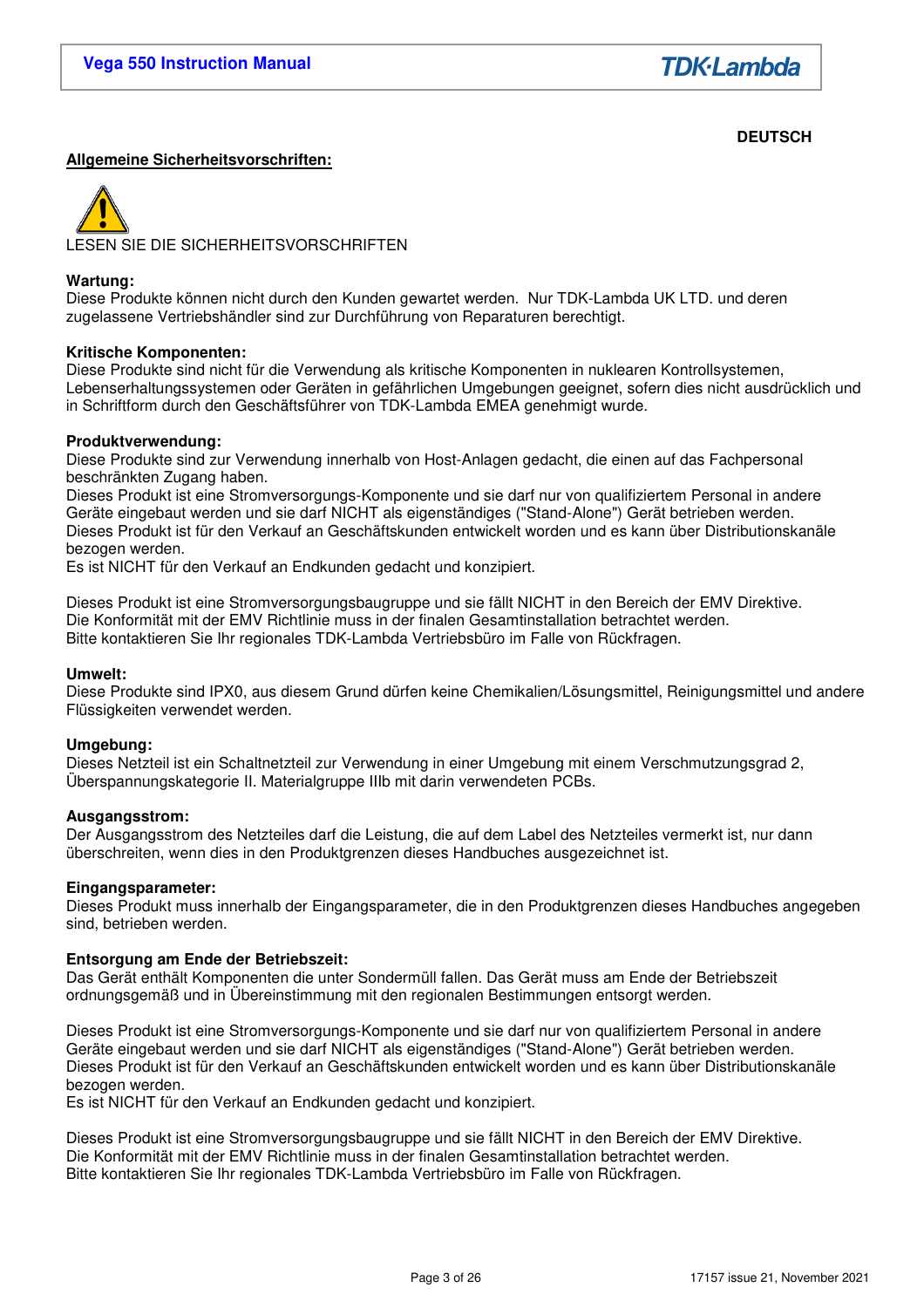

### **Hochspannungswarnung:**

.

Innerhalb des Netzteiles gibt es gefährliche Spannungen**.** Der Elektroinstallateur muss das Wartungspersonal vor versehentlichem Kontakt mit den gefährlichen Spannungen im Endgerät schützen.

WARNUNG! Falls Sie unser Netzgerät in eine Anwendung mit Schutzklasse 1 eingebaut haben, stellen Sie sicher, dass es fachgerecht installiert und zuverlässig geerdet ist.

Die (+) oder (-) Ausgänge können geerdet werden oder unangeschlossen bleiben.

Die Abdeckung des Gerätes/das Gehäuse darf für den Benutzer nicht zugänglich sein.

Der Haupteingangsanschluss ist nicht für die Verwendung als Feldverdrahtungsanschluss geeignet.

Verwenden Sie keine Befestigungsschrauben, die mehr als 4.5mm in das Gerät eindringen.

Zur Befestigung der Abdeckung am Gehäuse werden für diese Produkte spezielle Erdungsschrauben verwendet. Diese dürfen nicht entfernt werden. Sollten sie versehentlich entfernt werden, müssen sie durch neue ersetzt und das Produkt auf Erdschluss geprüft werden.

Eine interne Sicherung schützt das Gerät und darf durch den Benutzer nicht ausgetauscht werden. Im Fall von internen Defekten muss das Gerät an TDK-Lambda UK LTD oder einen der autorisierten Vertriebshändler zurückgeschickt werden.

Ein geeignetes mechanisches, elektrisches und brandgeschütztes Gehäuse muss als Schutz vor der Gefahr von mechanischen Risiken, Stromschlägen und Brandschutz in dem Endgerät vorgesehen werden.

### Gefahren durch elektrische Energie:

Von bestimmten Modulen kann je nach Einstellung der Ausgangsspannung gefährliche elektrische Energie ausgehen (240 VA). Die Endgerätehersteller müssen einen Schutz für Servicepersonal vor unbeabsichtigtem Kontakt mit den Ausgangsanschlüssen dieser Module vorsehen. Kann aufgrund der Einstellung gefährliche elektrische Energie auftreten, dürfen die Modulanschlüsse für den Benutzer nicht zugänglich sein.



# **Äußere heiße Oberflächen:**

In Übereinstimmung mit den regionalen Bestimmungen für Gesundheit und Sicherheit bei der Arbeit ist der Hersteller für den Schutz von Wartungspersonal und Benutzern verantwortlich. Um diesen Bestimmungen gerecht zu werden, muss auf den Produkten ein Label angebracht werden, das deutlich sichtbar für das Wartungspersonal mit Zugriff auf die gesamte Anlage ist, und das gut lesbar auf die eventuell heiße Oberfläche des Gerätes hinweist und das Berühren des Produktes in Betrieb untersagt.

Das Gerät darf in jeder Position befestigt werden, mit Ausnahme über Kopf (umgekehrt) oder vertikal mit dem Luftstrom abwärts.

Die Belüftungsöffnungen an diesem Produkt dürfen nicht blockiert werden. Achten Sie darauf, dass mindestens 50 mm Abstand zwischen Hindernissen und den Belüftungsöffnungen bleibt.

Die Geräteabdeckung/das Gehäuse ist so entworfen, dass das Fachpersonal vor Gefahren geschützt wird. Sie dürfen nicht als Teil der externen Abdeckung für Geräte verwendet werden, die für den Betreiber zugänglich sein müssen, da Teile oder das gesamte Gerätegehäuse unter voller Auslastung übermäßige Temperaturen erreichen kann, die für den Zugang des Betreibers nicht mehr als sicher betrachtet werden.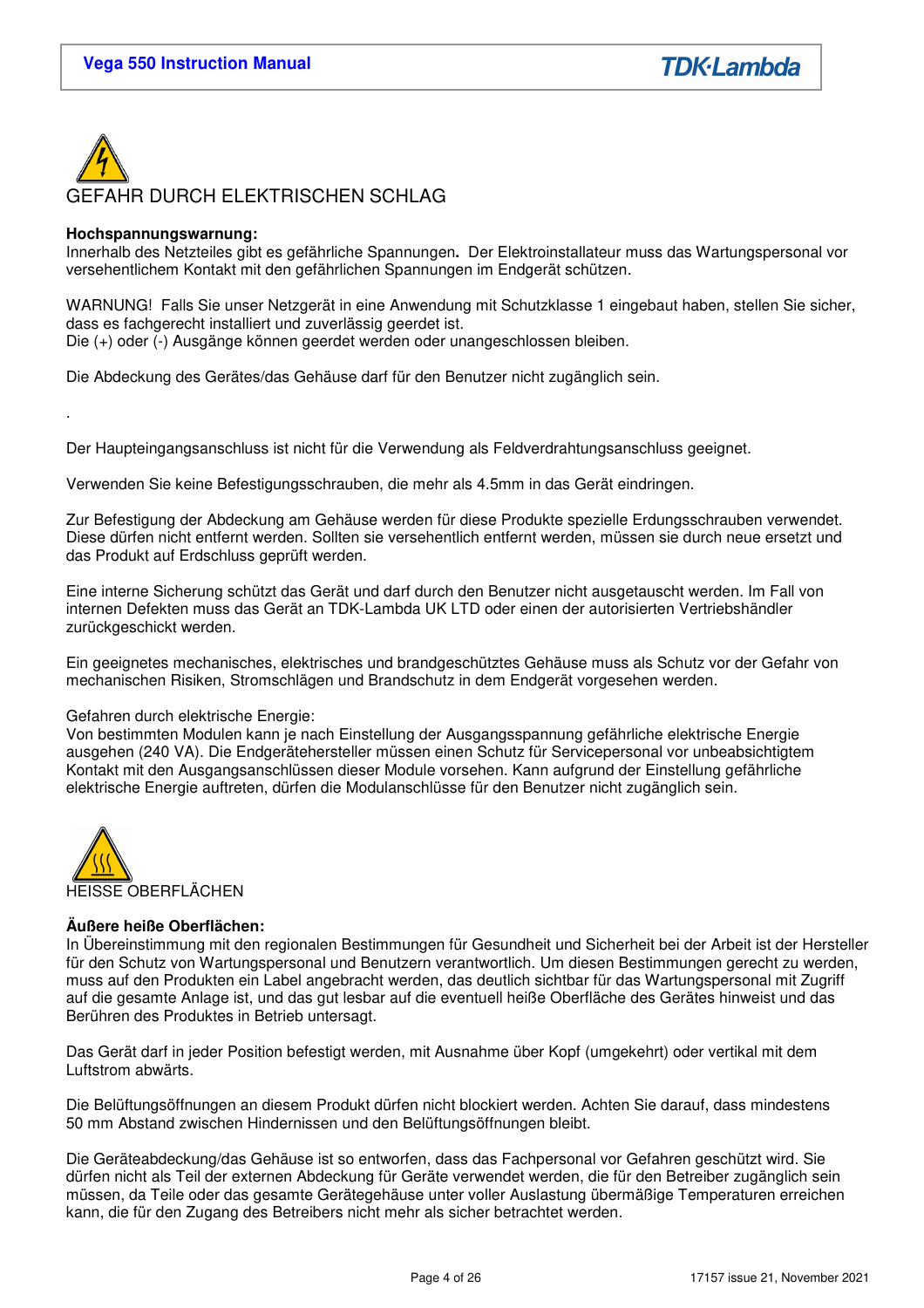# **FRANÇAIS**

### **Consignes générales de sécurité:**



### **Entretien:**

Ces produits ne peuvent pas être réparés par l'utilisateur. Seuls, TDK-Lambda UK LTD et ses agents agréés sont autorisés à effectuer des réparations.

### **Composants critiques:**

Ces produits ne doivent pas être utilisés en tant que composants critiques dans des systèmes de commande nucléaire, dans des systèmes de sauvetage ou dans des équipements utilisés dans des environnements dangereux, sans l'autorisation écrite expresse du directeur général de TDK-Lambda EMEA.

### **Utilisation du produit:**

Ces produits sont conçus pour être utilisés dans un équipement hôte dont l'accès n'est autorisé qu'aux personnes compétentes.

Ce produit est une alimentation considérée comme un composant devant être installé par des personnes qualifiées, dans un autre équipement. Il ne doit pas être utilisé en tant que produit fini. Ce produit est destiné à la vente entre entreprises et peut être obtenu via des canaux de distribution. Il n'est pas prévu à la vente pour les particuliers.

Ce produit est une alimentation considérée comme un composant, il ne relève pas du champ d'application de la directive CEM. Le respect de la directive CEM doit être pris en compte dans l'installation finale. Veuillez contacter votre bureau TDK-Lambda le plus proche.

#### **Environnement:**

Ces produits sont IPX0, et donc on ne doit pas utiliser des produits chimiques/solvants, des produits de nettoyage et d'autres liquides.

### **Environnement fonctionnel :**

Cette alimentation fonctionne en mode commutation pour utilisation dans des applications fonctionnant dans un environnement avec Degré de Pollution 2 et catégorie de surtension II. Elle utilise des cartes des circuits imprimés (PCB) de Groupe IIIb.

#### **Intensité soutirée:**

L'intensité soutirée de l'alimentation ne doit pas dépasser l'intensité nominale marquée sur la plaque signalétique, sauf indications contraires dans les limitations du produit décrit dans ce manuel.

### **Paramètres d'entrée:**

Ce produit doit être utilisé à l'intérieur des paramètres d'entrée indiqués dans les limitations du produit dans ce manuel.

### **Elimination en fin de vie:**

L'alimentation contient des composants nécessitant des dispositions spéciales pour leur élimination. Vérifiez que cette alimentation est mise au rebut correctement en fin de vie utile et conformément aux réglementations locales en vigueur.

Ce produit est une alimentation considérée comme un composant devant être installé par des personnes qualifiées, dans un autre équipement. Il ne doit pas être utilisé en tant que produit fini. Ce produit est destiné à la vente entre entreprises et peut être obtenu via des canaux de distribution. Il n'est pas prévu à la vente pour les particuliers.

Ce produit est une alimentation considérée comme un composant, il ne relève pas du champ d'application de la directive CEM. Le respect de la directive CEM doit être pris en compte dans l'installation finale. Veuillez contacter votre bureau TDK-Lambda le plus proche.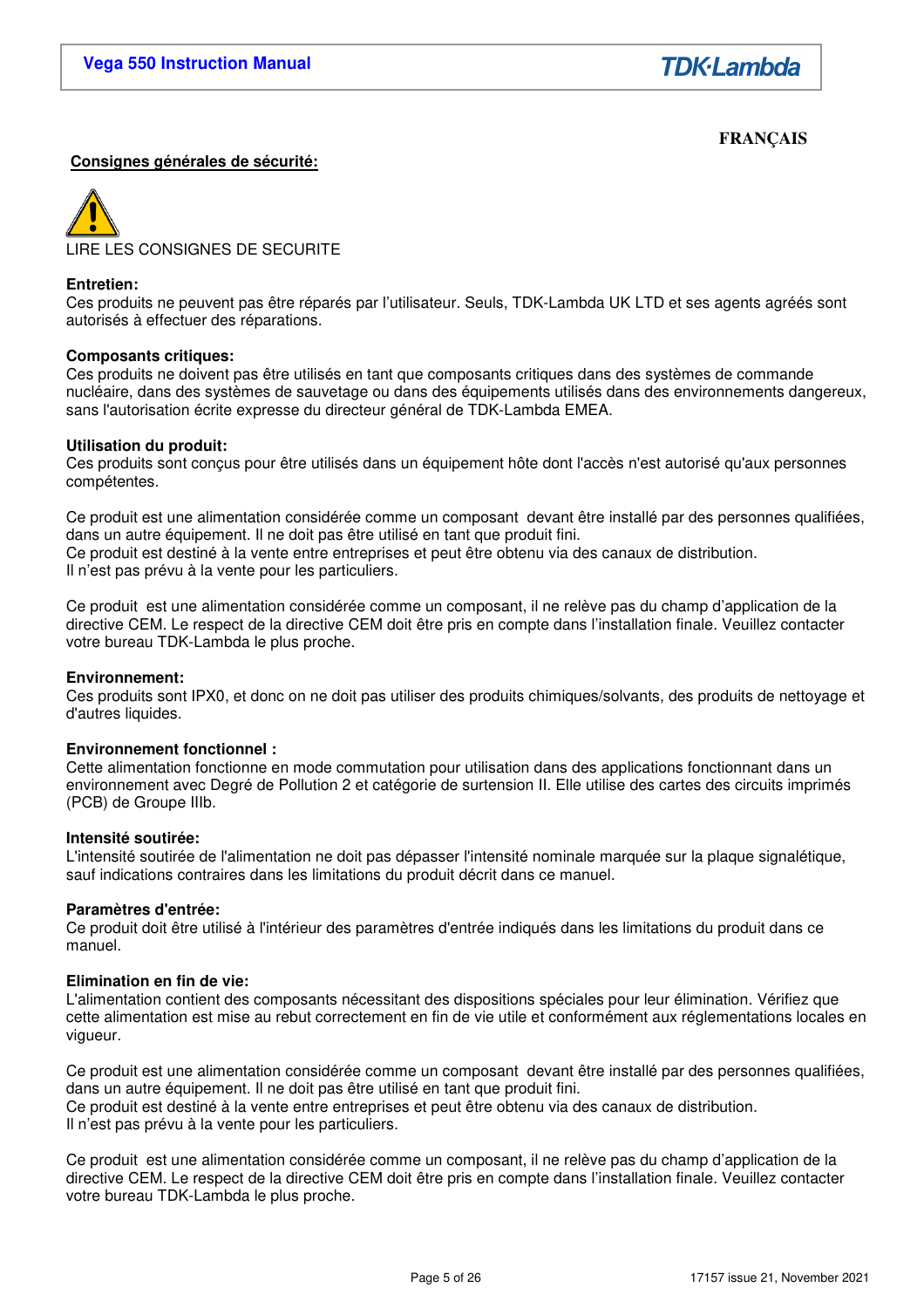

### **Attention-Danger haute tension:**

Des tensions dangereuses sont présentes dans l'alimentation. L'installateur doit protéger le personnel d'entretien contre un contact involontaire avec ces tensions dangereuses dans l'équipement final.

AVERTISSEMENT: Si ce produit est installé dans un équipement final de classe I, il doit être mis à la terre de manière fiable et installé par un professionnel averti.

Les sorties (+) ou (-) peuvent être raccordées à la terre ou laissées flotttantes.

Le couvercle/châssis de l'alimentation ne doit pas être accessible à l'utilisateur.

Le connecteur d'entrée d'alimentation principale ne doit pas être utilisé comme borne de raccordement.

N'utilisez pas de vis pénétrant dans le module sur une profondeur supérieure à 4.5 mm.

Des vis de terre spéciales sont utilisées sur ces produits pour raccorder le couvercle au châssis. Elles ne doivent pas être enlevées. Si elles sont enlevées par erreur, elles doivent être remplacées et le produit doit être testé pour vérifier que le raccordement à la terre est correct.

Un fusible interne protège le module et ne doit pas être remplacé par l'utilisateur. En cas de défaut interne, le module doit être renvoyé à TDK-Lambda UK LTD ou l'un de ses agents agréés.

Une enceinte appropriée doit être prévue par l'utilisateur final pour assurer la protection contre les chocs mécaniques, les chocs électriques et l'incendie.

### Energies dangereuses :

.

Certains modules peuvent générer une énergie dangereuse (240 VA) selon le réglage de tension de sortie. Le fabricant de l'équipement final doit assurer la protection des techniciens d'entretien contre un contact involontaire avec les bornes de sortie de ces modules. Si une telle tension dangereuse risque de se produire, les bornes ou les connexions du module ne doivent pas être accessibles par l'utilisateur.



### **Surfaces chaudes extérieures:**

Conformément aux réglementations locales concernant la santé et la sécurité sur les lieux de travail, les fabricants doivent protéger les techniciens d'entretien et les utilisateurs. Pour cela, une plaque signalétique doit être installée sur ces produits, et cette plaque doit être bien visible pour les techniciens d'entretien intervenant sur l'équipement, et elle doit indiquer de manière bien visible que les surfaces de ces produits peuvent être chaudes et qu'elles ne doivent pas être touchées lorsque les produits fonctionnent.

Le module peut être monté suivant une orientation quelconque, sauf en position inversée (monté sur son sommet) ou en position verticale avec écoulement d'air descendant.

Les orifices de ventilation sur ces produits ne doivent pas être obstrués. Vérifiez qu'il y a un espace libre d'au moins 50 mm entre une obstruction et les orifices de ventilation.

Le couvercle et le châssis du module sont conçus pour protéger des personnels expérimentés. Ils ne doivent pas être utilisés comme couvercles extérieurs d'un équipement, accessible aux opérateurs car en condition de puissance maximum, des parties du châssis peuvent atteindre des températures considérées comme dangereuses pour l'opérateur.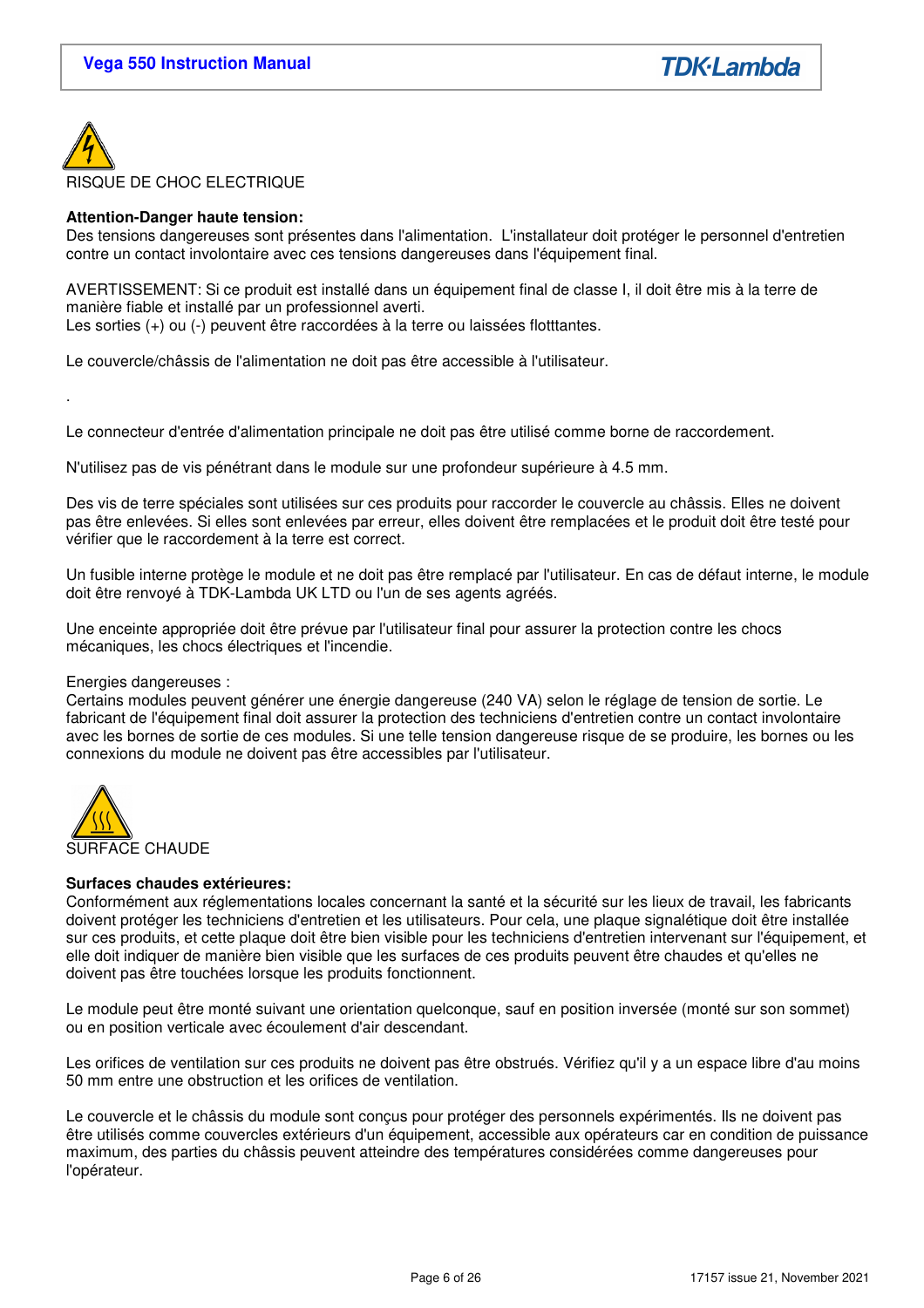**TDK**·Lambda

#### **ITALIANO Norme generali di sicurezza:**

PREGA DI LEGGERE LE NORME DI SICUREZZA

#### **Manutenzione:**

Il cliente non può eseguire alcuna manutenzione su questi prodotti. L'esecuzione delle eventuali riparazioni è consentita solo a TDK-Lambda UK LTD e ai suoi agenti autorizzati.

#### **Componenti critici:**

Non si autorizza l'uso di questi prodotti come componenti critici all'interno di sistemi di controllo nucleari, sistemi necessari alla sopravvivenza o apparecchiature destinate all'impiego in ambienti pericolosi, senza l'esplicita approvazione scritta dell'Amministratore Delegato di TDK-Lambda EMEA.

#### **Uso dei prodotti:**

Questi prodotti sono progettati per l'uso all'interno di un'apparecchiatura ospite che limiti l'accesso al solo personale competente e autorizzato.

Questo prodotto è da considerarsi come un alimentatore professionale componente e come tale deve essere installato da personale qualificato all'interno di altre apparecchiature e non può essere utilizzato come prodotto indipendente.

Questo prodotto non è inteso per la vendita al dettaglio o agli utilizzatori finali.

Questo alimentatore è da considerarsi come un componente e come tale non è assogettato dagli scopi della direttiva EMC. Conformità alla direttiva EMC deve essere considerata nell'installazione finale di utilizzo. Gli uffici di TDK-Lambda Sas Succursale Italiana sono a vostra disposizione per ulteriori ragguagli.

#### **Condizioni ambientali:**

Questi prodotti sono classificati come IPX0, dunque non devono essere utilizzati sostanze chimiche/solventi, prodotti per la pulizia o liquidi di altra natura.

### **Ambiente:**

Questo prodotto è un alimentatore a commutazione, destinato all'uso in applicazioni rientranti in ambienti con le seguenti caratteristiche: Livello inquinamento 2, Categoria sovratensione II. Questo prodotto contiene schede di circuiti stampati in materiali di Gruppo IIIb.

#### **Carico in uscita:**

La potenza in uscita ottenuta dall'alimentatore non deve superare la potenza nominale indicata sulla targhetta dell'alimentatore, fatto salvo dove indicato nei limiti per i prodotto specificati in questo manuale.

#### **Parametri di alimentazione:**

Questo prodotto deve essere utilizzato entro i parametri di alimentazione indicati nei limiti per il prodotto, specificati in questo manuale.

#### **Smaltimento:**

L'unità contiene componenti che richiedono procedure speciali di smaltimento. Accertarsi che l'unità venga smaltita in modo corretto al termine della vita utile e nel rispetto delle normative locali.

Questo prodotto è da considerarsi come un alimentatore professionale componente e come tale deve essere installato da personale qualificato all'interno di altre apparecchiature e non può essere utilizzato come prodotto indipendente.

Questo prodotto non è inteso per la vendita al dettaglio o agli utilizzatori finali.

Questo alimentatore è da considerarsi come un componente e come tale non è assogettato dagli scopi della direttiva EMC. Conformità alla direttiva EMC deve essere considerata nell'installazione finale di utilizzo. Gli uffici di TDK-Lambda Sas Succursale Italiana sono a vostra disposizione per ulteriori ragguagli.

# RISCHIO DI SCOSSA ELETTRICA

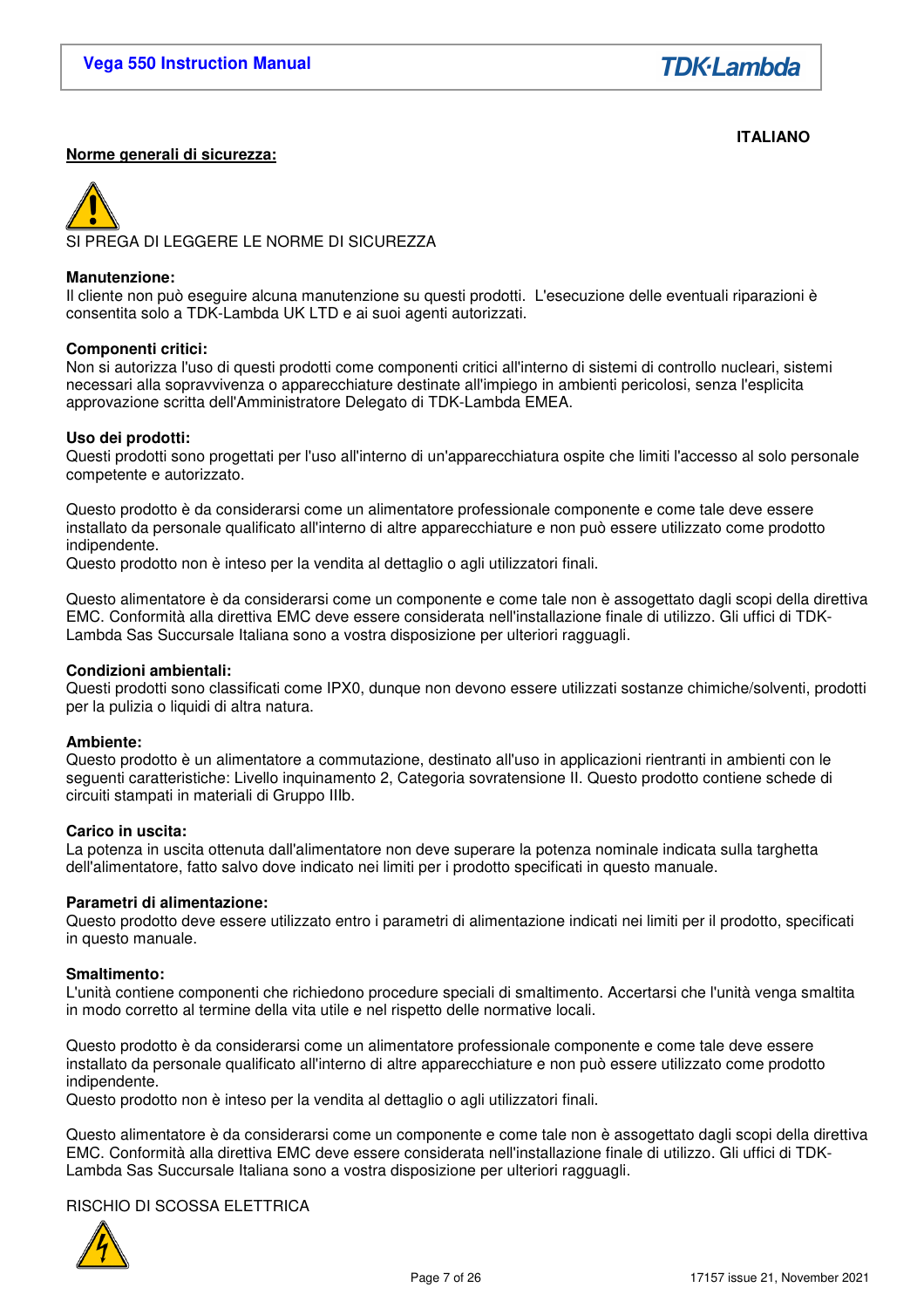### **Avvertimento di alta tensione:**

All'interno dell'alimentatore sono presenti tensioni pericolose. Gli installatori professionali devono proteggere il personale di manutenzione dal rischio di contatto accidentale con queste tensioni pericolose all'interno dell'apparecchiatura finale.

ATTENZIONE: Se installato in un'attrezzatura di classe I, questo prodotto deve essere collegato a terra in modo affidabile ed installato in modo professionale.

Le uscite (+) o (-) possono essere messa a terra o lasciate isolate.

I coperchi/il telaio dell'unità non devono essere accessibili da parte dell'utente.

Il connettore dell'alimentazione principale non può essere utilizzato come terminale di collegamento di campo.

Non utilizzare viti che penetrano nell'unità per più di 4.5 mm.

Per questi prodotti vengono usate viti speciali di messa a terra, che collegano il coperchio al telaio. Tali viti non devono essere rimosse. Se le viti vengono tolte per errore, vanno sostituite con nuove viti ed occorre testare il prodotto per verificarne il collegamento a massa.

Un fusibile interno protegge l'unità e non deve essere sostituito dall'utente. Nell'eventualità di un difetto interno, restituire l'unità a TDK-Lambda UK LTD o a uno dei suoi agenti autorizzati.

L'apparecchiatura finale deve includere una recinzione meccanica, elettrica e antincendio per proteggere dai pericoli di natura meccanica, dalle scosse elettriche e dai pericoli di incendio.

#### Pericoli energetici:

Alcuni moduli sono in grado di erogare energia pericolosa (240 VA) a seconda della tensione in uscita impostata. I produttori delle apparecchiature finali sono tenuti a proteggere il personale di manutenzione dal rischio di contatto accidentale con questi terminali dei moduli di uscita. Se impostati su livelli che non escludono l'erogazione di energia pericolosa, questi terminali o collegamenti non devono risultare accessibili da parte dell'utente.



#### **Superfici esterne calde:**

Coerentemente con le norme locali in materia di salute & sicurezza professionali, i produttori sono tenuti a salvaguardare i tecnici di manutenzione, e inoltre gli utenti. Per far fronte a tali obblighi, i prodotti devono presentare una targhetta, chiaramente visibile al personale di manutenzione che accede all'apparecchiatura nel complesso e che risulti inoltre leggibile e avverta gli addetti del rischio che le superfici di questi prodotti possono scottare e non vanno toccate con i prodotti in funzione.

L'unità può essere installata in qualunque orientamento, ma non in posizione capovolta o in posizione verticale con il flusso dell'aria rivolto verso il basso.

Le griglie di ventilazione su questi prodotti non devono essere ostruite. Verificare che vi sia una distanza minima di 50 mm fra le griglie di ventilazione e qualsiasi eventuale ostruzione.

Il coperchio/telaio dell'unità è realizzato per proteggere il personale esperto dai pericoli. Non deve essere usato come parte degli involucri esterni di qualsiasi apparecchiatura, se risulta accessibile da parte degli addetti, poiché è possibile che in condizioni di pieno carico una o più parti del telaio dell'unità giunga/giungano a temperature superiori ai limiti considerati sicuri per l'accesso da parte degli addetti.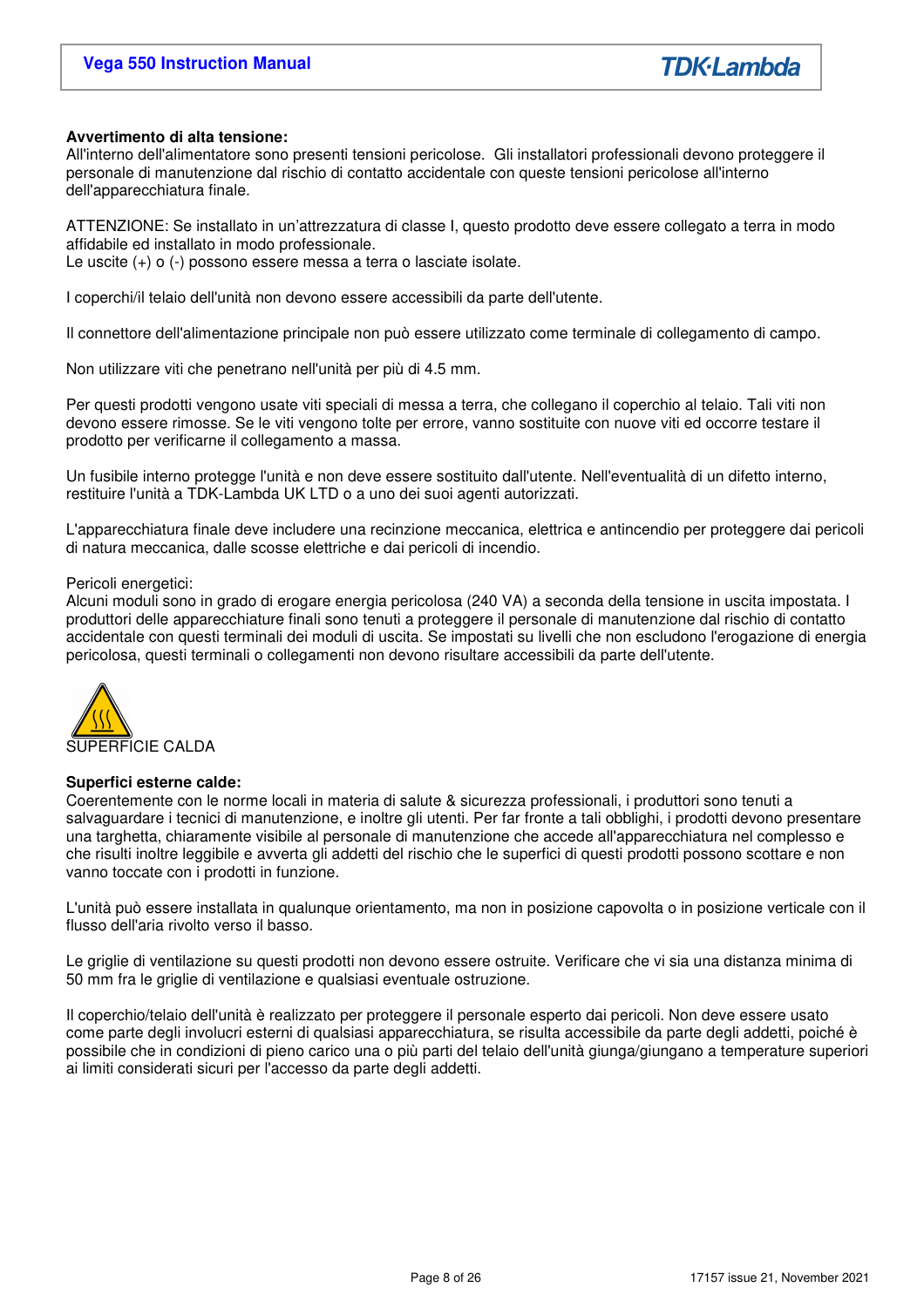**TDK**·Lambda

#### **ESPAÑOL Instrucciones generales de seguridad:**

A LAS INSTRUCCIONES DE SEGURIDAD

#### **Servicio:**

Estos productos no pueden ser reparados por los clientes. TDK-Lambda UK LTD. y sus agentes autorizados son los únicos que pueden llevar a cabo las reparaciones.

#### **Componentes fundamentales:**

Estos productos no pueden ser utilizados como componentes fundamentales en sistemas de control nuclear, sistemas de soporte vital o equipos a utilizar en entornos peligrosos sin el consentimiento expreso por escrito del Director General de TDK-Lambda EMEA.

#### **Uso de los productos:**

Estos productos han sido diseñados para ser utilizados en un equipo central que restrinja el acceso al personal cualificado autorizado.

Este producto es una fuente de alimentación y sólo puede ser instalado por personal cualificado dentro de otros equipos y no debe ser tratado como un producto independiente. Este producto debe ser vendido entre empresas profesionales y solo puede obtenerse a través de los canales de distribución .No está destinado para la venta a usuarios finales

Este producto es una fuente de alimentación y no se ve afectada por la directiva EMC . El cumplimiento de la directiva EMC se debe considerar en la instalación final . Por favor, póngase en contacto con su oficina local de TDK – Lambda.

### **Medioambiental:**

Estos productos son IPX0 y, por tanto, no pueden utilizarse sustancias químicas/disolventes, agentes de limpieza ni otros líquidos.

### **Medio ambiente:**

Esta fuente de alimentación es una fuente de alimentación de modo conmutado a utilizar en aplicaciones dentro de un entorno con un Grado de contaminación 2 y una Categoría de sobretensión II. En él se utilizan policloruros de bifenilo del Grupo de materiales IIIb.

#### **Carga de salida:**

La potencia de salida tomada de la fuente de alimentación no puede sobrepasar el valor nominal indicado en la etiqueta de la fuente de alimentación, excepto en los casos indicados en las limitaciones del producto en este manual.

#### **Parámetros de entrada:**

Este producto debe ser utilizado dentro de los parámetros de entrada indicados en las limitaciones del producto en este manual.

### **Desecho de la unidad:**

La unidad contiene componentes que deben ser desechados de una manera especial. Asegúrese de desechar correctamente la unidad al final de su vida útil y conforme a las normas locales vigentes.

Este producto es una fuente de alimentación y sólo puede ser instalado por personal cualificado dentro de otros equipos y no debe ser tratado como un producto independiente. Este producto debe ser vendido entre empresas profesionales y solo puede obtenerse a través de los canales de distribución .No está destinado para la venta a usuarios finales

Este producto es una fuente de alimentación y no se ve afectada por la directiva EMC . El cumplimiento de la directiva EMC se debe considerar en la instalación final . Por favor, póngase en contacto con su oficina local de TDK - Lambda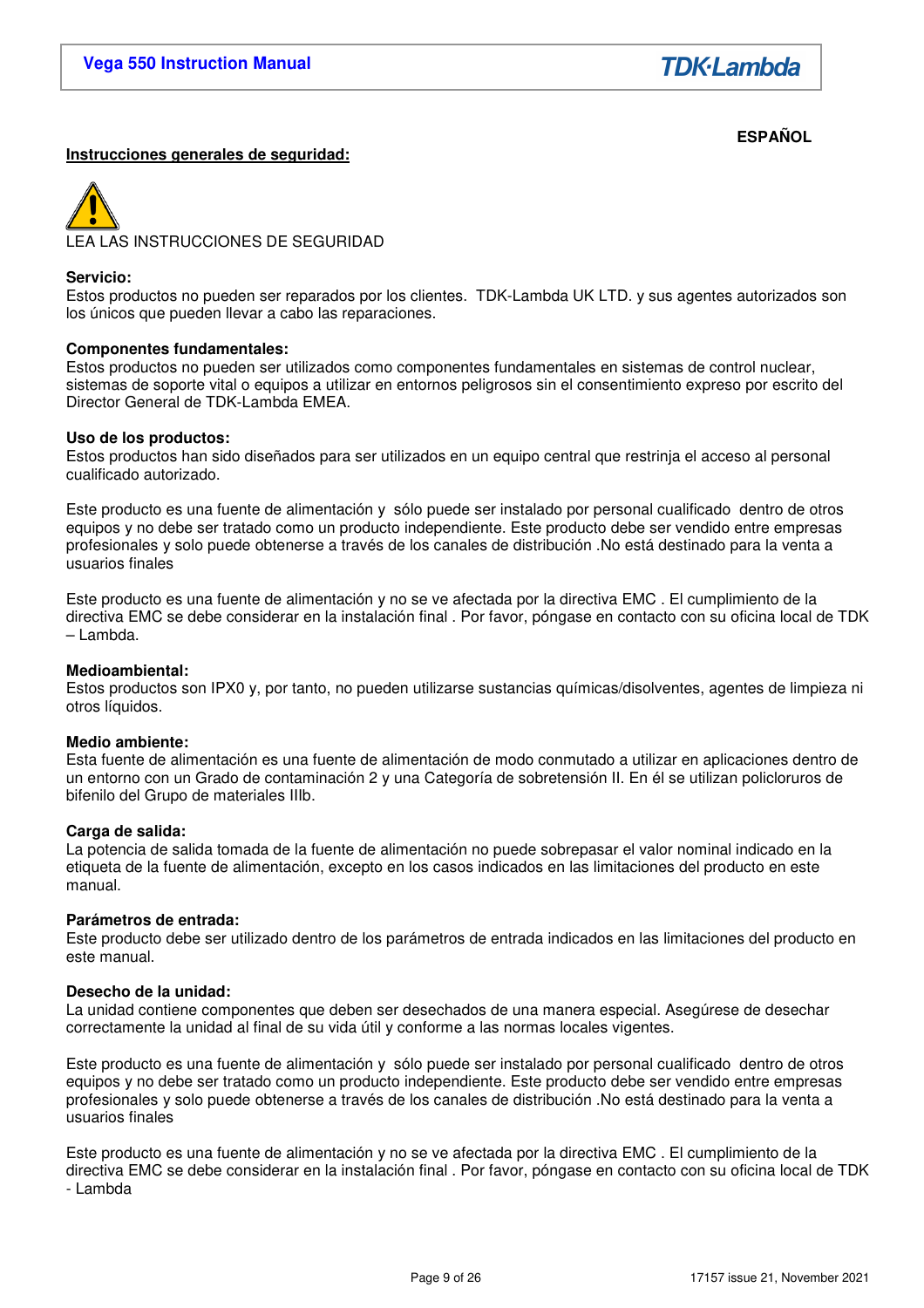

### **Advertencia de alta tensión:**

En esta fuente de alimentación hay tensiones peligrosas. El instalador profesional debe proteger al personal de servicio contra cualquier contacto accidental con estas tensiones peligrosas en el equipo final.

ADVERTENCIA: La instalación de este producto en un equipo de clase I la deben llevar a cabo profesionales y el producto debe estar conectado a tierra.

La salida o salidas (+) o (-) pueden conectarse a tierra o se las puede dejar flotando.

Debe impedirse el acceso de los usuarios a la cubierta o cubiertas y al chasis de la unidad.

El conector de entrada de la red no es apto para ser utilizado a modo de bornes de cableado de campo.

No utilice tornillos de montaje susceptibles de penetrar en la unidad más de 4.5 mm.

Con estos productos se utilizan unos tornillos de puesta a tierra especiales que conectan la cubierta al chasis. No se deben quitar en ningún caso. En caso de quitarlos por error, hay que reemplazarlos por unos nuevos y comprobar la conexión a tierra del producto.

Un fusible interno protege la unidad y este no debe ser nunca reemplazado por el usuario. En caso de existir algún defecto interno, la unidad debe ser enviada a TDK-Lambda UK LTD o a uno de sus agentes autorizados.

El equipo de uso final debe constituir un recinto de protección mecánica, eléctrica y contra incendios de protección mecánica, contra descargas eléctricas y contra el peligro de incendios.

#### Peligros de energía:

Algunos módulos pueden generar energía peligrosa (240VA) dependiendo de la configuración de la tensión de salida. Los fabricantes de equipos finales deben proteger al personal de servicio contra un contacto accidental con estos bornes de salida de los módulos. Si se configura de modo que pueda generarse energía peligrosa, hay que evitar que el usuario pueda acceder a los bornes o conexiones del módulo.



### **Superficies externas calientes:**

Según las normas locales relativas a la Salud y Seguridad en el trabajo, los fabricantes están obligados a proteger a los ingenieros de servicio además de a los usuarios. Para que esto se cumpla, debe colocarse una etiqueta en estos productos que pueda ser vista claramente por el personal de servicio que accede al equipo general, y con advertencias legibles de que las superficies de estos productos pueden estar calientes y no deben tocarse cuando los productos se encuentran en funcionamiento.

La unidad se puede montar en cualquier orientación excepto invertida (montada sobre su parte de arriba) o vertical con los orificios para el flujo de aire mirando hacia abajo.

Las aberturas de ventilación de estos productos no deben obstruirse jamás. Asegúrese de que quede una separación de 50 mm por lo menos entre cualquier obstrucción y las aberturas de ventilación.

La cubierta/chasis de la unidad ha sido diseñada para que proteja a las personas cualificadas de los peligros. No deben ser utilizadas como parte de las cubiertas externas de cualquier equipo al que pueden acceder los operarios, ya que bajo unas condiciones de carga completa, la pieza o piezas del chasis de la unidad pueden alcanzar temperaturas superiores a las consideradas seguras para el acceso de los operarios.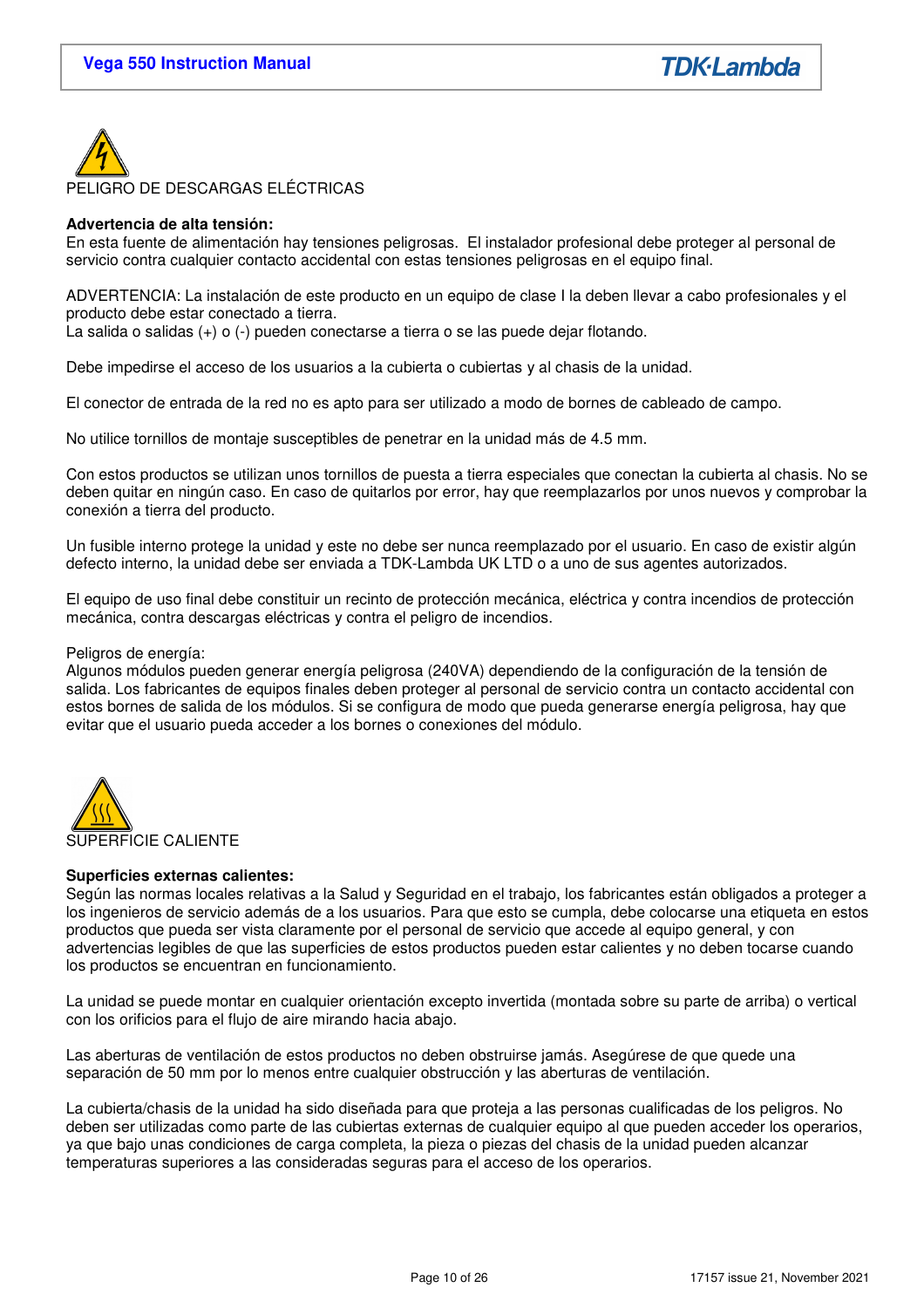# **PORTUGUÊS**

### **Instruções gerais de segurança:**

LEIA AS INSTRUÇÕES DE SEGURANÇA

#### **Manutenção:**

Estes produtos não são podem ser submetidos a manutenção por parte do cliente. Apenas a TDK-Lambda UK LTD e os seus agentes autorizados têm permissão para realizar reparações.

#### **Componentes essenciais:**

Não é autorizada a utilização destes produtos como componentes essenciais de sistemas de controlo nuclear, sistemas de suporte de vida ou equipamento para utilização em ambientes perigosos sem a expressa autorização por escrito do Director-Geral da TDK-Lambda EMEA.

#### **Utilização do produto:**

Estes produtos foram concebidos para utilização dentro de um equipamento de alojamento que apenas permita o acesso a pessoal qualificado autorizado.

Este produto é uma alimentaçao considerado com um componente para ser instalado por pessoas qualificadas, em outros equipamentos. Não deve ser usado como um produto acabado. Este produto é destinado para venda entre as empresas e pode ser obtido através de canais de distribuição. Não se destina à venda aos particulares

Este produto é uma alimentaçao considerado com um componente, não é dentro do appliquation âmbito da directiva CEM.

Conformidade com a directiva CEM devem ser considerados na instalação final. Entre em contacto com seu escritório TDK-Lambda mais próximo.

### **Ambiental:**

Estes produtos são IPX0 e, como tal, não se devem utilizar químicos/solventes, agentes de limpeza e outros líquidos.

#### **Ambiente:**

Esta fonte de alimentação é uma fonte de alimentação do modo de comutação para utilização em aplicações com um Nível de Poluição 2 e ambientes da categoria de sobretensão II. São utilizadas placas de circuitos impressos do grupo de materiais IIIb.

### **Carga de saída:**

A potência de saída extraída da fonte de alimentação não deve exceder a classificação assinalada na etiqueta da fonte de alimentação, excepto quando indicado nas limitações do produto neste guia.

#### **Parâmetros de entrada:**

Este produto deve ser utilizado dentro dos parâmetros de entrada indicados nas limitações do produto neste guia.

#### **Eliminação no fim de vida:**

A unidade contém componentes que necessitam de procedimentos especiais de eliminação. Certifique-se de que a unidade é devidamente eliminada no fim da sua vida útil e que tal é feito em conformidade com os regulamentos locais.

Este produto é uma alimentaçao considerado com um componente para ser instalado por pessoas qualificadas, em outros equipamentos. Não deve ser usado como um produto acabado.

Este produto é destinado para venda entre as empresas e pode ser obtido através de canais de distribuição. Não se destina à venda aos particulares

Este produto é uma alimentaçao considerado com um componente, não é dentro do appliquation âmbito da directiva CEM.

Conformidade com a directiva CEM devem ser considerados na instalação final. Entre em contacto com seu escritório TDK-Lambda mais próximo.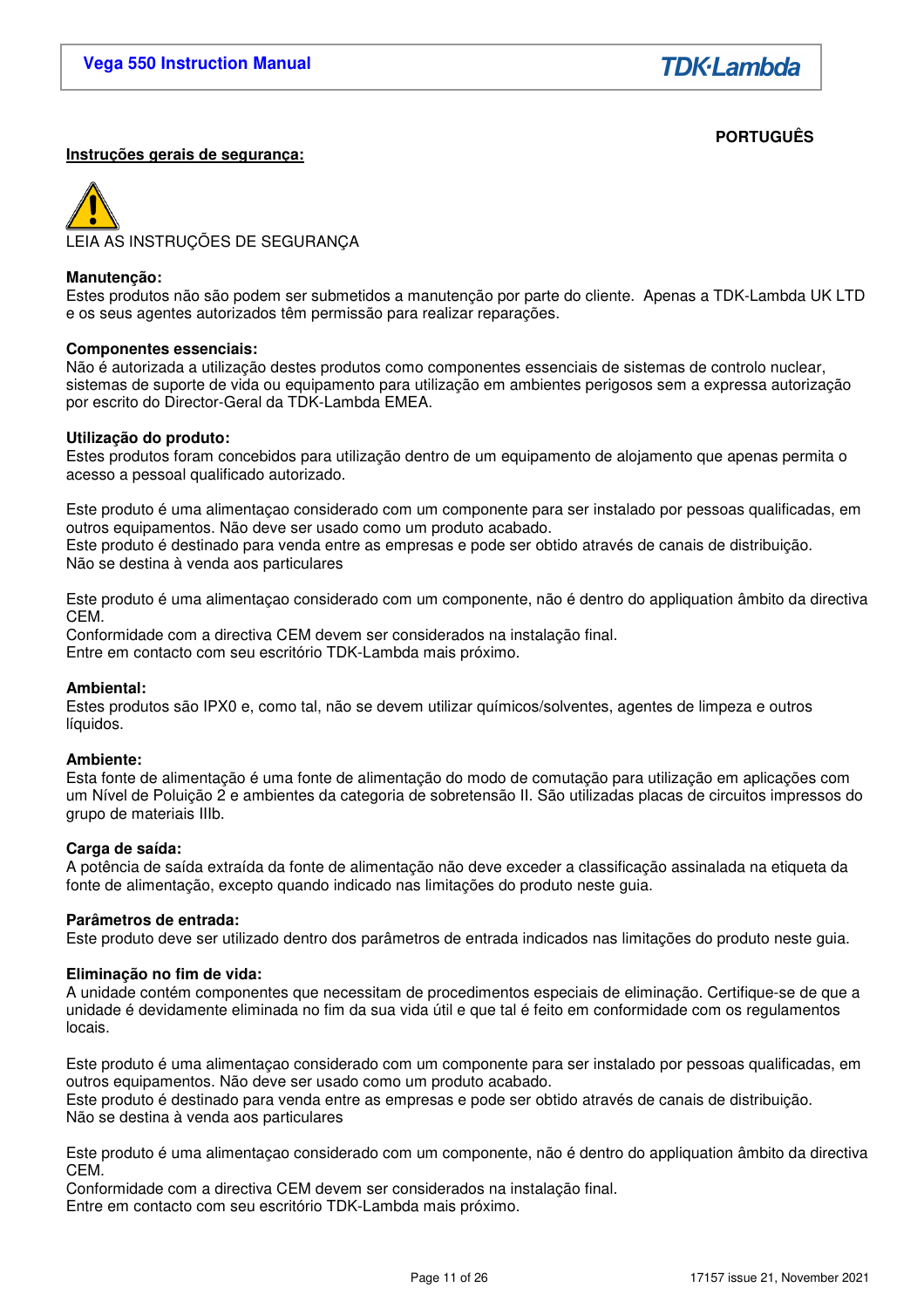

### **Aviso de alta tensão:**

Estão presentes tensões perigosas dentro da fonte de alimentação. O profissional que realizar a instalação deve proteger o pessoal de assistência contra contactos inadvertidos com estas tensões perigosas do equipamento final.

AVISO: Quando instalado num equipamento de Classe I, este produto deve ser ligado à terra de forma fiável e instalado por um profissional.

As saídas (+) e (-) podem ser ligadas à terra ou deixadas soltas.

O chassis/cobertura(s) da unidade não deve estar acessível ao utilizador.

O conector de entrada de alimentação não deve ser utilizado como terminal de cablagens no local.

Não utilize parafusos de montagem, uma vez que estes penetrarão na unidade em mais do que 4.5 mm.

Nestes produtos utilizam-se parafusos especiais de ligação à terra, que ligam a cobertura ao chassis. Não devem ser removidos. Se forem removidos por engano, deverão ser substituídos por parafusos novos, devendo-se testar a ligação à terra do produto.

Existe um fusível interno que protege a unidade e que não deve ser substituído pelo utilizador. Em caso de defeito interno, a unidade deve ser devolvida à TDK-Lambda UK LTD ou a um dos seus agentes autorizados.

O equipamento de utilização final deve fornecer um bastidor com protecção mecânica, eléctrica e contra incêndios adequada.

#### Perigos de energia:

Alguns módulos tem a capacidade de fornecer energia perigosa (240 VA), de acordo com a configuração da tensão de saída. O equipamento final do fabricante deve garantir que o pessoal de assistência está protegido contra contactos inadvertidos com estes terminais de saída do módulo. Se essa energia perigosa for produzida, as ligações e os terminais do módulo não devem ser acessíveis pelos utilizadores.



### SUPERFÍCIE QUENTE

### **Superfícies quentes externas:**

Segundo com os regulamentos locais sobre saúde e segurança no local de trabalho, os fabricantes têm a obrigação de proteger os técnicos de manutenção, bem como os utilizadores. De forma a respeitar este regulamento, estes produtos deverão ter uma etiqueta que seja facilmente visível ao pessoal de assistência que aceda ao equipamento em geral, e que alerte, de forma legível, para o facto de as superfícies destes produtos poderem estar quentes, não devendo ser tocadas quando os produtos estão em funcionamento.

A unidade pode ser instalada em qualquer posição, excepto invertida (montada sobre a parte superior), ou na posição vertical, com o fluxo de ar dirigindo-se para baixo.

As aberturas de ventilação destes produtos não devem ser obstruídas. Certifique-se de que existe um espaçamento de pelo menos 50 mm entre qualquer obstrução e as aberturas de ventilação.

O chassis/cobertura da unidade está concebido de forma a proteger o pessoal especializado de perigos. Não devem ser utilizados como parte das coberturas externas de qualquer equipamento em que possam estar acessíveis aos operadores, uma vez que em condições de carga máxima, algumas peças do chassis da unidade podem atingir temperaturas superiores às consideradas seguras para o acesso do operador.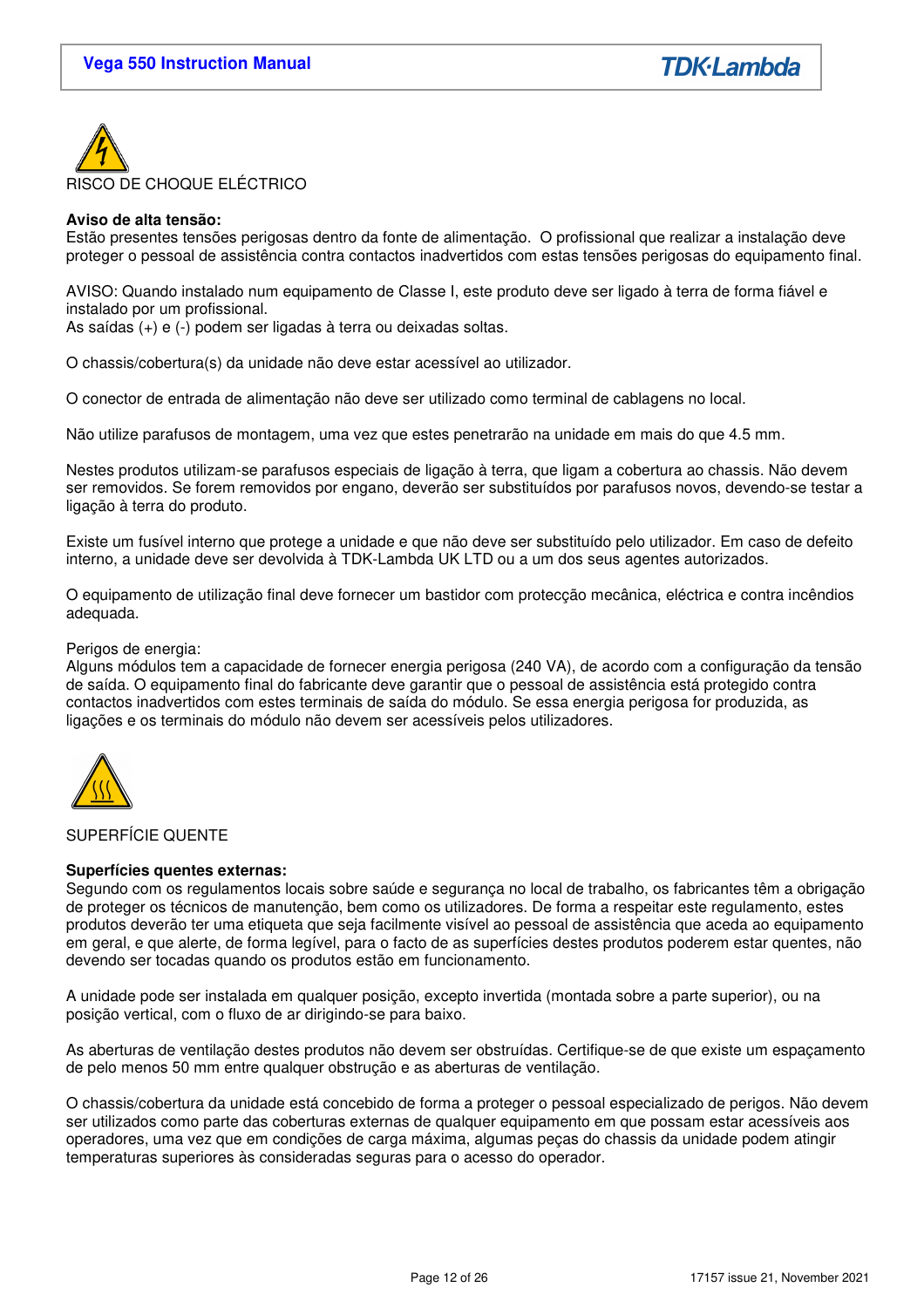Special Instructions for medical applications

IEC/EN 60601-1 2nd Edition UL 60601-1 1st Edition CSA-C22.2 No. 601.1-M90 IEC/EN 60601-1 3rd Edition ANSI/AAMI ES 60601-1 CSA C22.2 No 60601-1

- These products are designed for continuous operation within an overall enclosure, and must be mounted such that access to the mains terminals is restricted.
- These products are NOT suitable for use in the presence of flammable anaesthetic mixtures with air or with oxygen, or with nitrous oxide.
- The Vega 550 range provides Reinforced insulation between input and outputs, and functional insulation between outputs and earth.
- For SELV and ES ratings see "ES ratings (IEC/EN/UL/CSA 62368-1) and Outputs Connected In Series" and "SELV ratings and Outputs Connected In Series" sections below.
- These products are classed as ordinary equipment and are not protected against the ingress of water (IPX0).
- Reference should be made to local regulations concerning the disposal of these products at the end of their useful life.
- For IEC/EN 60601-1 2nd Edition, UL 60601-1 1st Edition, CSA-C22.2 No. 601.1-M90, these products have a reinforced insulation barrier between input and output and Basic insulation barrier between input and Earth.
- For IEC/EN 60601-1 3rd Edition, ANSI/AAMI ES 60601-1, CSA C22.2 No 60601-1, these products provide reinforced insulation between input and outputs of 2 MOPPs. 1 MOPP from input to earth (except the IEC inlet and cooling options D and E which are 1 MOOP) and due consideration must be given to this in the end product.
- Where any part of this product is made accessible to the operator in the end use equipment, the operator must not touch this part and the patient at the same time.
- These products have not been assessed to IEC/EN60601-1-2 (EMC) but EMC test data is available from TDK-Lambda UK Ltd.
- **WARNING: No modification of this product is allowed.**
- Except for permanently installed equipment, the overall equipment into which these products are installed must have double pole fusing on the input mains supply. The products themselves have single pole fusing in the live line only.

# **Special Instructions for IEC/EN/UL/CSA 61010-1**

- Whilst all individual module single outputs are classed as SELV outputs in accordance with IEC/EN/60950 (<60Vdc or 42.4V peak) series combinations of these modules may exceed these values and become hazardous output voltages. For IEC/EN61010-1 the equivalent limits are 70Vdc, 33Vrms or 46.7V peak. Provided these levels are not exceeded, the outputs are not considered hazardous for IEC/EN61010-1.
- If the equipment is used in a manner not specified by the manufacturer, the protection provided by the equipment may be impaired.
- If the earth terminal of the Vega PSU is connected to the main incoming earth conductor of the end equipment, the installer must cover the Vega earth symbol with a label bearing the earth symbol of IEC60417-5019.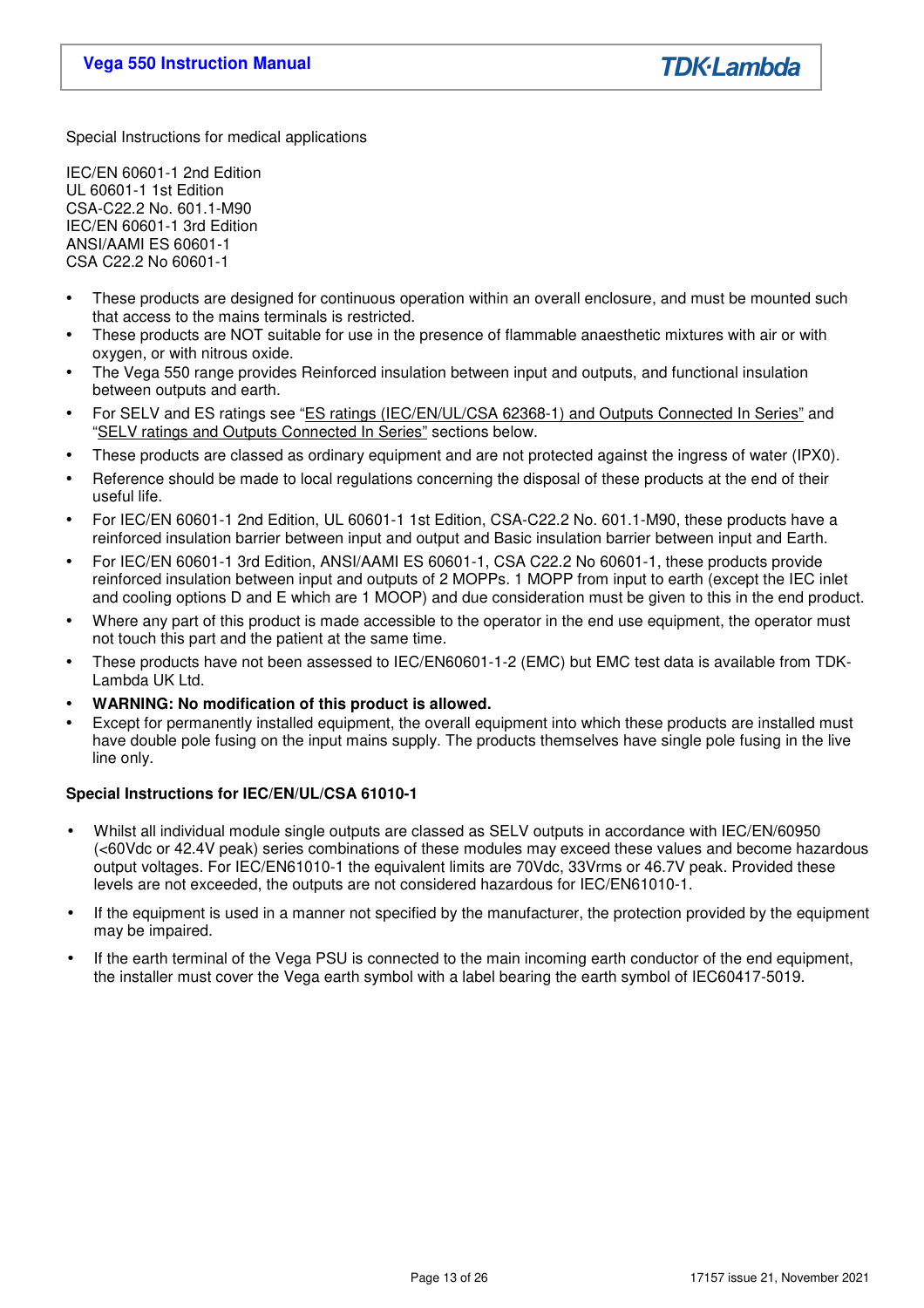# **Environmental Specifications:**

| <b>Description</b>      | Operation                                                                                 | Storage                            |  |  |  |  |
|-------------------------|-------------------------------------------------------------------------------------------|------------------------------------|--|--|--|--|
| <b>Use</b>              | Indoor                                                                                    |                                    |  |  |  |  |
| Temperature             | 0 to 50°C (derating 2.5%°C above 50°C to 65°C - Not<br>covered by approvals).             | $-40^{\circ}$ C to $+85^{\circ}$ C |  |  |  |  |
| Humidity                | 5 to 95% RH non-condensing                                                                | 5% to 95% RH non-<br>condensing    |  |  |  |  |
| Altitude                | $-200m$ to 5000 $m^*$                                                                     | -200m to 5000m.                    |  |  |  |  |
| Pressure                | 54kPa to 106kPa.                                                                          | 54kPa to 106kPa                    |  |  |  |  |
| Orientation             | Horizontal with chassis lowest, on either side or vertical<br>with the airflow upwards.** | All                                |  |  |  |  |
| <b>Material Group</b>   | <b>IIIb</b>                                                                               |                                    |  |  |  |  |
| <b>Pollution Degree</b> | $\overline{2}$                                                                            |                                    |  |  |  |  |
| Overvoltage Category    |                                                                                           |                                    |  |  |  |  |
| Class                   |                                                                                           |                                    |  |  |  |  |
| Weight                  | 2 kg (Dependent on configuration)                                                         |                                    |  |  |  |  |
| IP Rating               | IPX <sub>0</sub>                                                                          |                                    |  |  |  |  |

\* 3000m for 60601-1 2nd ed, IEC inlet and cooling options D.\*\* Option "I" can not be vertical with the inlet face accessible.

### **Level of Insulation:**

Dielectric Strength testing is carried out as follows:

Primary mains circuit to earth - 2.25 - 2.35kVDC

Primary mains circuits to transformer core - 4.25 - 4.35kVDC\*\*

Primary mains circuits to secondary -4.25 - 4.35kVDC\*\*

Outputs to each other and to earth are isolated to 200VDC.

\*\*This test is not possible with Y capacitors fitted to the unit as damage to these capacitors may occur. . It is also necessary to short circuit the outputs together and to earth

### **Safety Approvals:**

UL60950-1 and CSA22.2 No.60950-1 - UL Recognised. C-UL for Canada.

UL/CSA62368-1 UL Recognised. C-UL for Canada

IEC / EN62368-1 - CE and UKCA mark.

IEC/EN60950-1, IEC/EN62368-1, IEC/EN 61010-1 and IEC/EN60601-1 - CB Report and Certificate.

UL/CSA 61010-1 : UL + C–UL approval

UL/CSA 60601-1/ANSI/AAMI ES 60601-1 - UL + C -UL approval

CE marking when applied to any Vega 550 product indicates compliance with the Low Voltage Directive in that it complies with EN62368-1 and with the RoHS Directive.

UKCA marking when applied to any Vega 550 product indicates compliance with the Electrical Equipment (Safety) Regulations 2016 in that it complies with EN62368-1 and with the Restriction of the Use of Certain Hazardous Substances in Electrical and Electronic Equipment Regulations 2012

### **Fusing:** Internal fuses (F1): **16A/250V or 10A/250 fast acting HBC fuse 6.3x32 mm.**

**Symbols:** 



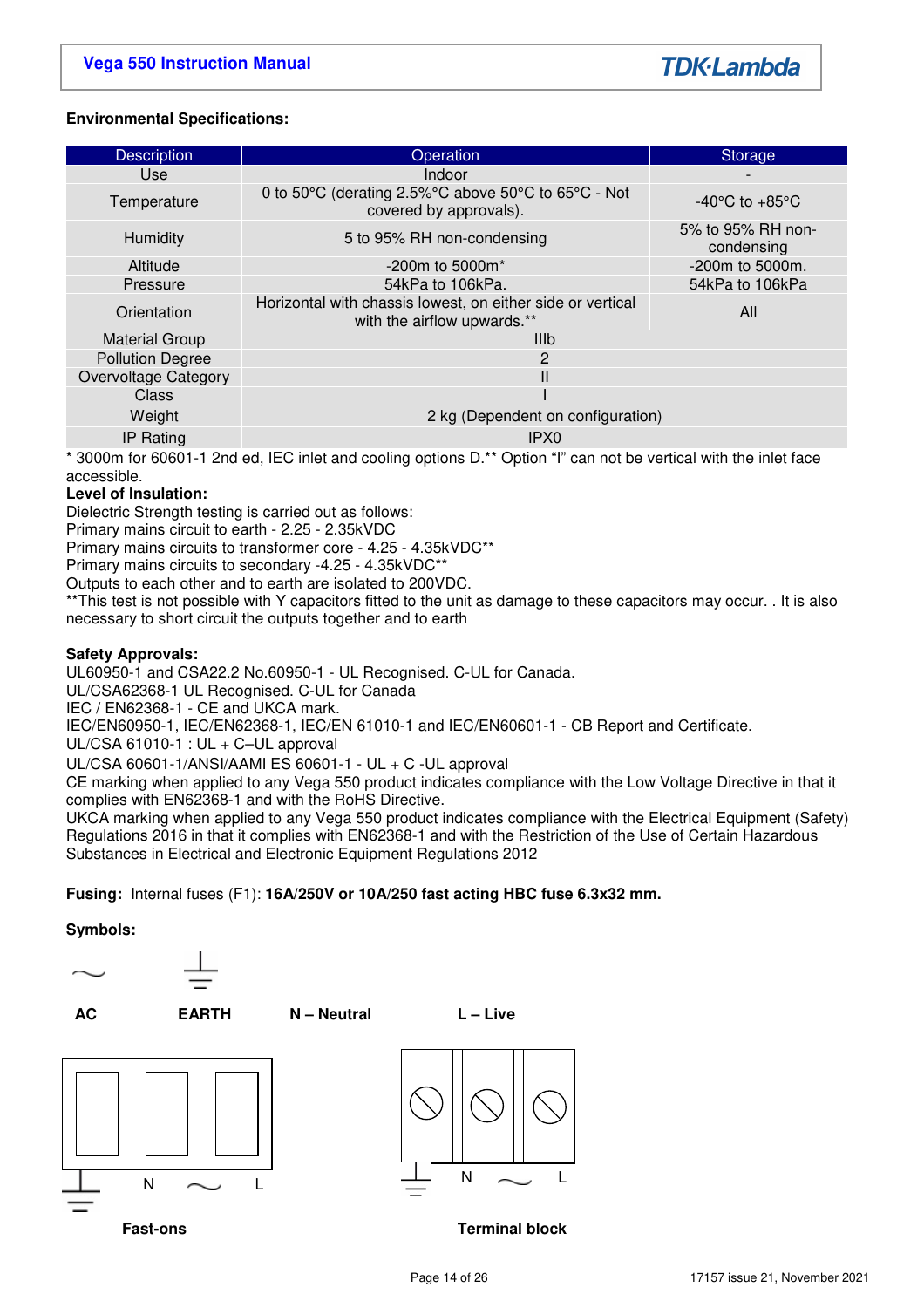If the earth terminal of the Vega 550 PSU is connected to the main incoming earth conductor of the end equipment, the installer must cover the earth symbol with a label bearing the earth symbol of IEC60417-5019.

 **Note: All output voltages/variants may not be available as standard units, refer to datasheet for standard product range. These (and other variants) may be available as non-standard or custom units, please contact our sales team for details.** 

### **PRODUCTS COVERED**

### **Unit Configuration Code:**

- a) V5 or Vega 550 range where  $V5 = Vega 550 Range$
- b) followed by: D, or F
	- where  $F =$  Standard fan, forward airflow D† = Ruggedised fan, forward airflow

† These fans must not be used for user accessible applications.

- c) followed by: S
	- where  $S =$  Screw input terminals
- d) followed by: S, or L
	- where  $S =$  Standard Leakage (Class B Filter)  $L = Low$  Leakage
- e) optionally followed by: E, or F

where  $E = AC$  fail with Global PSU & fan enable and 5V 100mA aux supply

# $F = AC$  fail with Global PSU & fan inhibit and 5V 100mA aux supply

### Modules:

B@, C@, D@, E@, H@/@ or @\_@, L@.

where the letter represents a module and  $\omega$  is a number between 1 and 5, which represents the number of turns on the transformer secondary. By reference to the following table, this in turn defines the permitted voltage range of the module.

 @ may optionally be followed by the letter L or H, where L and H indicate the low or high output voltage variants of the module.

Followed by S, where S indicates screw output terminals.

Or BB@, DD@, HH@/@ or @\_@, or C5B4.

where @ is a number between 1 and 5, which represents the number of turns on the transformer secondary. For HH@/@ or @ @ the code represents one H module that has had its two outputs connected in series. For all other variants this code represents two modules, selected from those listed above, that have had their outputs connected in series. Followed by S, where S indicates screw output terminals.

Or B/S where B/S indicates that a blanking plate is fitted in place of a module.

Any of the above modules may have the module letter preceded with # or  $\#/\#$  where # or  $\#/\#$  represents the module output voltage.

# **Module Options:**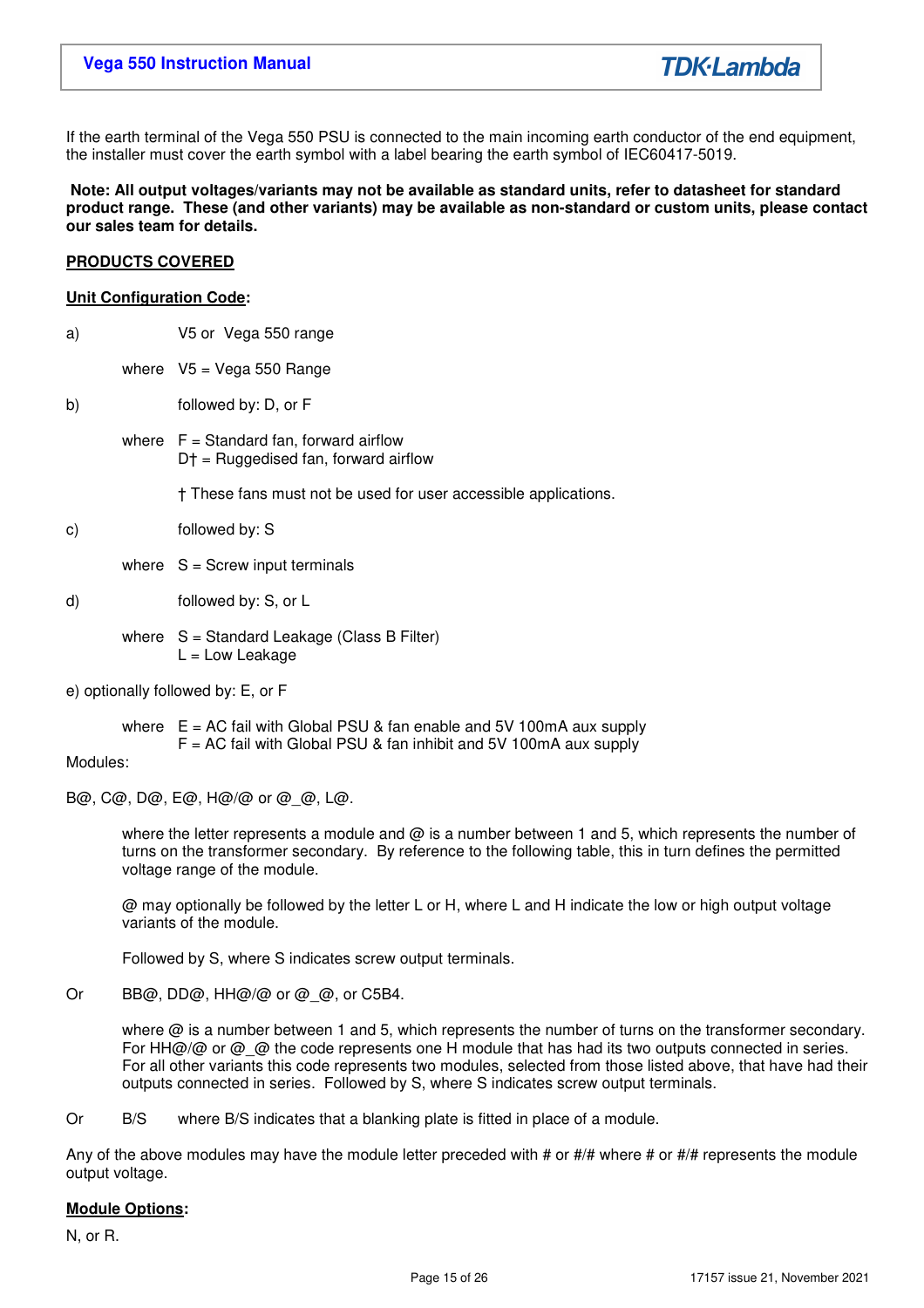# **Vega 550 Instruction Manual**

**TDK-Lambda** 

Where:

N = Inhibit, module good and remote sense

R = Remote sense (twin output modules only)

# **ELECTRICAL & THERMAL RATINGS:**

Input Parameters

| Standard              | 60601-1                 | 60950-1 & 61010-1       |
|-----------------------|-------------------------|-------------------------|
| Nominal input voltage | 100-240Vac              | 100-240Vac              |
| Input voltage range   | 90-264Vac               | 90-264Vac               |
| Input frequency range | $47 - 63$ Hz            | 47 - 63Hz               |
| Maximum Input Current | 8.5A rms                | 8.5A rms                |
| Inrush Current        | <40A AT 25 $^{\circ}$ C | <40A AT 25 $^{\circ}$ C |

# Output modules:

| <b>Module</b>    | <b>Output</b><br><b>Voltage</b> | <b>Current</b> | <b>Power</b> | <b>Slots</b>   | <b>Occupied Secondary</b><br><b>Turns</b> | <b>Ampere</b><br><b>Turns</b> | <b>Max</b><br><b>Current</b><br><b>Limit</b> | <b>Setting for</b><br><b>Hazardous</b><br><b>Energy</b> |
|------------------|---------------------------------|----------------|--------------|----------------|-------------------------------------------|-------------------------------|----------------------------------------------|---------------------------------------------------------|
| B <sub>2</sub>   | $5 - 8V$                        | 25A            | 200W         | 1              | $\overline{2}$                            | 50                            | 31.3A                                        | > 7.6V                                                  |
| C <sub>1</sub>   | $1.8 - 3.4V$                    | 35A            | 119W         | 1              | 1                                         | 35                            | 43.8A                                        |                                                         |
| C <sub>3</sub>   | $9.1 - 15V$                     | 18A            | 270W         | 1              | 3                                         | 54                            | 22.5A                                        | >10.6V                                                  |
| C <sub>4</sub>   | $16.3 - 21.5V$                  | 14A            | 301W         | 1              | $\overline{4}$                            | 56                            | 17.5A                                        | >13.7V                                                  |
| C <sub>5</sub>   | $21.6 - 30V$                    | 10A            | 300W         | 1              | 5                                         | 50                            | 12.5A                                        | >19.2V                                                  |
| D <sub>1</sub> L | $1.8 - 3.8$                     | 50A            | 190W         | 1.5            | 1                                         | 50                            | 62.5A                                        |                                                         |
| D <sub>1</sub> H | $3.9 - 5.1$                     | 50A            | 255W         | 1.5            | 1                                         | 50                            | 62.5A                                        | > 3.8V                                                  |
| D <sub>2</sub>   | $3.8 - 7.5V$                    | 45A            | 315W         | 1.5            | $\overline{c}$                            | 90                            | 56.25A                                       | > 4.2V                                                  |
| D <sub>3</sub>   | $8 - 15V$                       | 24A            | 360W         | 1.5            | 3                                         | 72                            | 30A                                          | > 8V                                                    |
| D <sub>4</sub>   | $14 - 21V$                      | 18A            | 378W         | 1.5            | 4                                         | 72                            | 22.5A                                        | >10.6V                                                  |
| D <sub>5</sub>   | $21 - 28V$                      | 15A            | 420W         | 1.5            | 5                                         | 75                            | 18.75A                                       | >12.8V                                                  |
| E1               | $1.8 - 3.8V$                    | 60A            | 228W         | 2              | 1                                         | 60                            | 75A                                          | > 3.2V                                                  |
| E <sub>2</sub>   | $3.8 - 7.5V$                    | 60A            | 450W         | $\overline{2}$ | $\overline{c}$                            | 120                           | 75A                                          | > 3.2V                                                  |
| E3L              | $8 - 12.5V$                     | 40A            | 500W         | $\overline{2}$ | 3                                         | 120                           | 50A                                          | > 4.8V                                                  |
| E <sub>4</sub>   | $14 - 19V$                      | 30A            | 570W         | $\overline{2}$ | 4                                         | 120                           | 37.5A                                        | > 6.4V                                                  |
| E <sub>5</sub> H | $24 - 28V$                      | 25A            | 700W         | $\overline{c}$ | 5                                         | 125                           | 31.3A                                        | > 7.6V                                                  |
| L1               | $4.2 - 5.1V$                    | 35A            | 179W         |                |                                           | 35                            | 43.8A                                        | >5.4V                                                   |

|                  | Module   Output Voltage   | Rated<br><b>Current</b> | <b>Power</b>       | <b>Slots</b> | <b>Occupied Secondary Ampere</b><br>Turns | <b>Turns</b> | <b>Max</b><br><b>Current</b><br><b>Limit</b> | <b>Setting for</b><br><b>Hazardous</b><br><b>Energy</b> |
|------------------|---------------------------|-------------------------|--------------------|--------------|-------------------------------------------|--------------|----------------------------------------------|---------------------------------------------------------|
| H1H/1L           | $3.9 - 5.1 / 1.8 - 3.4 V$ |                         | 12A/8A 61.2W/27.2W |              | 1/1                                       | 12/8         | 15A/12A                                      |                                                         |
| H1H/3            | 3.9-5.1/9.1-15.5V         | 12A/6A                  | 61.2W/93W          |              | 1/3                                       | 12/18        | 15A/7.5A                                     |                                                         |
| H3/1H            | $9.1 - 15.5/3.9 - 5.1V$   | 10A/8A                  | 155W/40.8W         |              | 3/1                                       | 30/8         | 15A/12A                                      | $>16V/N/A$                                              |
| H <sub>3/3</sub> | 9.1-15.5/9.1-15.5V        | 10A/6A                  | 155W/93W           |              | 3/3                                       | 30/18        | 15A/7.5A                                     | >16V/N/A                                                |
| H5/1H            | 16.2-28/3.9-5.1V          | 5A/8A                   | 140W/40.8W         |              | 5/1                                       | 25/8         | 7.5A/12A                                     |                                                         |
| H5/3             | 16.2-28/9.1-15.5V         | 5A/6A                   | 140W/93W           |              | 5/3                                       | 25/18        | 7.5A/7.5A                                    |                                                         |
| H5/4             | 16.2-28/16.3-24V          | 5A/4.5A                 | 140W/108W          |              | 5/4                                       | 25/18        | 7.5A/6A                                      |                                                         |

| <b>Module</b>                 | Output Voltage Current | Rated | <b>Power</b> | <b>Slots</b> | <b>Occupied Secondary</b><br>Turns | <b>Ampere</b><br>Turns | <b>Max</b><br>Limit. | Setting for<br><b>Current Hazardous</b><br>Energy |
|-------------------------------|------------------------|-------|--------------|--------------|------------------------------------|------------------------|----------------------|---------------------------------------------------|
| BB4                           | $32.6 - 40V$           | 10A   | 400W         | 2            | 8                                  | 80                     | 12.5A                | >19.2V                                            |
| D <sub>D</sub> <sub>5</sub>   | $42 - 56V$             | 15A   | 840W         | 3            | 10                                 | 150                    | 18.75A               | >12.8V                                            |
| <b>HH5/4</b>                  | $32.5 - 52V$           | 4.5A  | 234W         |              | 9                                  | 40.5                   | 6A                   | >40V                                              |
| C <sub>5</sub> B <sub>4</sub> | $43 - 48V$             | 10A   | 480W         |              | 9                                  | 90                     | 12.5A                | >19.2V                                            |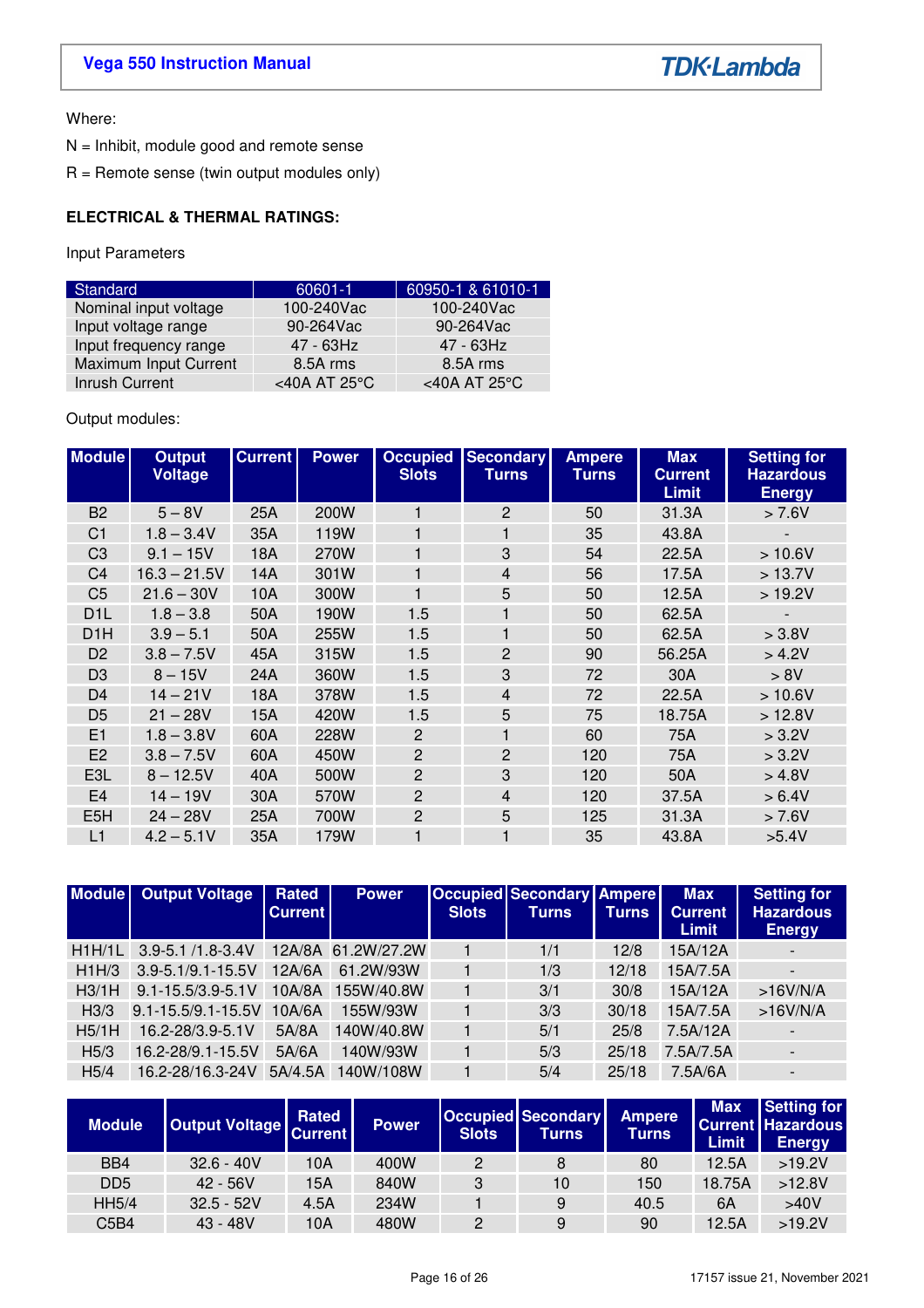# **Additional module limitations:**

E2 module fitted in slots 4/5 is limited to 55A.

For PSUs with three D modules fitted or two D modules fitted with an E module in slots 4 & 5: D1L & D1H in slots 2/3 is limited to 42A and in slots 4/5 is limited to 47A D<sub>2</sub> in slots  $2/3$  is limited to 40A

Adjusting output voltage beyond the stated range may cause overvoltage protection (OVP) to operate, whereby all outputs will turn off. To reset OVP turn back output voltage adjustment and remove the mains supply for 30 seconds, and then swich back on.

All the above ratings and limitations apply to the individual modules from which a series or paralleled pair is made.

### ES ratings (IEC/EN/UL/CSA 62368-1) and Outputs Connected In Series:

- Non-earthed outputs that have secondary's with 4 or more turns are ES2 as a single fault in the secondary may make them exceed the ES1 limits between output and earth.
- Non-earthed outputs that are in series are ES1 if all the series outputs use 1 turn secondary's and there are no more than 3 outputs connected in series.
- For series outputs, all outputs are ES1 except under the following circumstance: Outputs connected in series are ES2 if the highest rated module output at nominal voltage + 30% + the total voltage of the remaining series modules at the max rated voltage of each module > 60Vdc < 120Vdc and ES3 for any greater output voltage.
- The total voltage of series outputs must not exceed 160V.
- The highest ES rating of any series outputs then applies to all the outputs.

### SELV and Outputs Connected In Series:

Outputs are SELV except as described below:

- Non-earthed outputs that have secondaries with 2 or more turns are non-SELV as a single fault in the secondary may make them exceed the SELV limit between output and earth.
- Non-earthed outputs that are connected in series are non-SELV unless all the seriesed outputs use 1 turn secondaries and there are no more than 3 outputs connected in series.
- Outputs connected in series are non-SELV if the total output voltage + 20% of the max. rated output voltage of the output with the highest rated voltage exceeds 60Vdc (the 20% addition allows for a single fault in any one individual channel).
- The total voltage of a seriesed output must not exceed 160Vdc.
- If any output or seriesed output is non-SELV then all the outputs in the PSU must be considered non-SELV.
- Non-SELV outputs must be guarded or a deflector fitted during installation to avoid a service engineer making inadvertent contact with the output terminals, or dropping a tool onto them.
- All outputs have operational spacings to earth, and due consideration must be given to this in the end product design.

# **Cooling Options:**

| <b>Cooling Option</b>                                           | <b>Max</b><br><b>Ambient</b><br>$(^{\circ}C)$ | <b>Dual Width</b><br><b>Modules</b><br><b>Fitted</b> | <b>Max</b><br>Power (W) | <b>Max AT</b><br>(total) | <b>AT Limit</b> | <b>Module</b><br><b>Current</b><br><b>Rating (All</b><br><b>Modules)</b> |
|-----------------------------------------------------------------|-----------------------------------------------|------------------------------------------------------|-------------------------|--------------------------|-----------------|--------------------------------------------------------------------------|
| F&D<br>(Standard or Ruggedised<br><b>Fan - Forward Airflow)</b> | 50                                            | No                                                   | See table<br>below      | 180                      | n/a             | 100%                                                                     |
|                                                                 |                                               | Yes                                                  | See table<br>below      | 180                      | 180             | 100%                                                                     |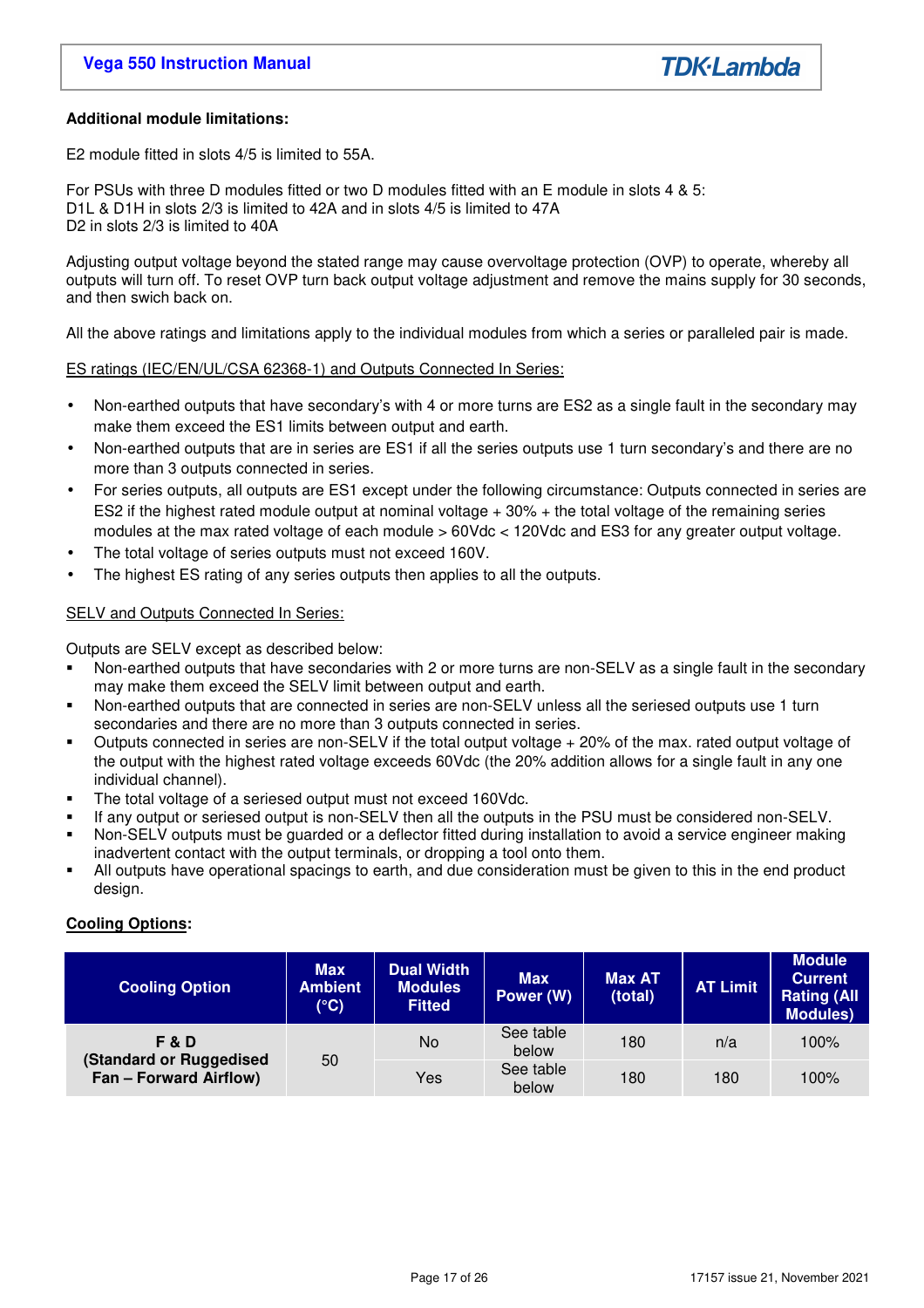| <b>Input Voltage (Vrms)</b> | <b>Max Output Power (W)</b> |
|-----------------------------|-----------------------------|
| 85                          | 425                         |
| 90                          | 450                         |
| 100                         | 500                         |
| $110 - 149.9$               | 550                         |
| 150 - 264                   | 560                         |

### **Input Connections:**

Input screw teminals – M3 screws with 8.25mm spacing between screw head centres.

Torque Settings for Input M3 Screw Terminals: 0.5 – 0.6Nm

### **Output Connections:**

Ratings:

Single slot, output modules (B, C, L): Two 6.35mm fast-ons per output each rated at 18A or M4 screw terminals rated at 35A.

Single slot, twin output module (H): One 6.35mm fast-on per output rated at 18A or M3 screw terminals rated at 15A.

Dual slot, single output modules (D, E): Two 9.5mm fast-ons per output each rated at 32A or M5 screw terminals rated at 90A.

Maximum Torque Settings for Output Screw Terminals: M3 – 0.5 – 0.6Nm

 $M4 - 1.1 - 1.3$ Nm  $M5 - 2.4 - 2.6$ Nm

### **Adjustment and Derating:**

The Vega 550 series is designed to provide a max power of 550W at nominal output voltages. The following procedure must be used to ensure the PSU is operated within its ratings:

- Calculate user power for each module (volts x amps)
- Add all individual module powers together. The total power must not exceed the value given
- Calculate secondary transformer turns x amps for each module. See the outputs table for transformer secondary turns
- Add all modules turns x amps together and this must not exceed amperturns
- If necessary reduce the loading untill the conditions are met, ie. power and ampere turns maxima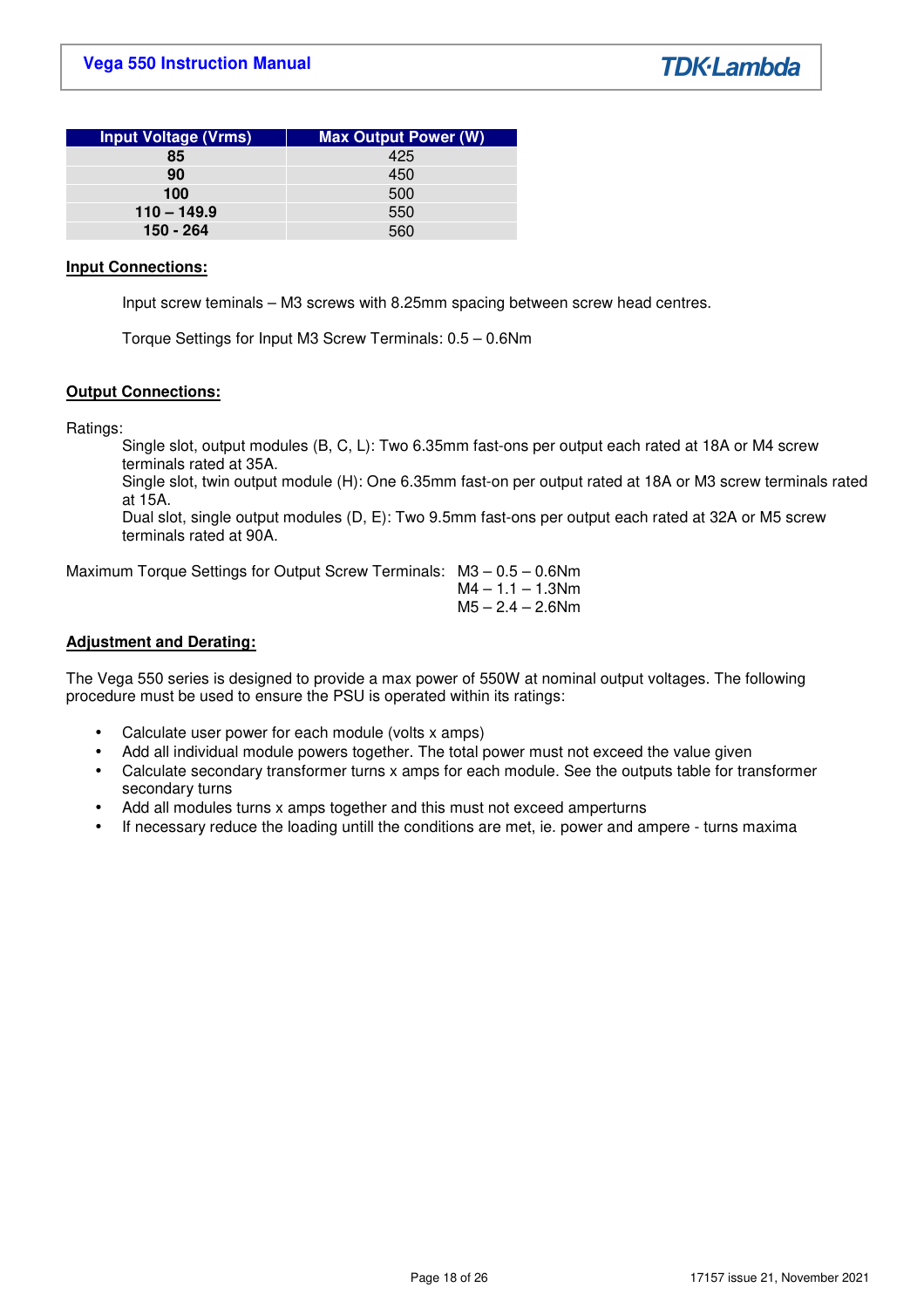**TDK-Lambda** 

# **Mechanical Outline Drawings:**

### **Primary Options**



### **Secondary Options**

# Remote Sense Option

Single Output Module "N" Option:

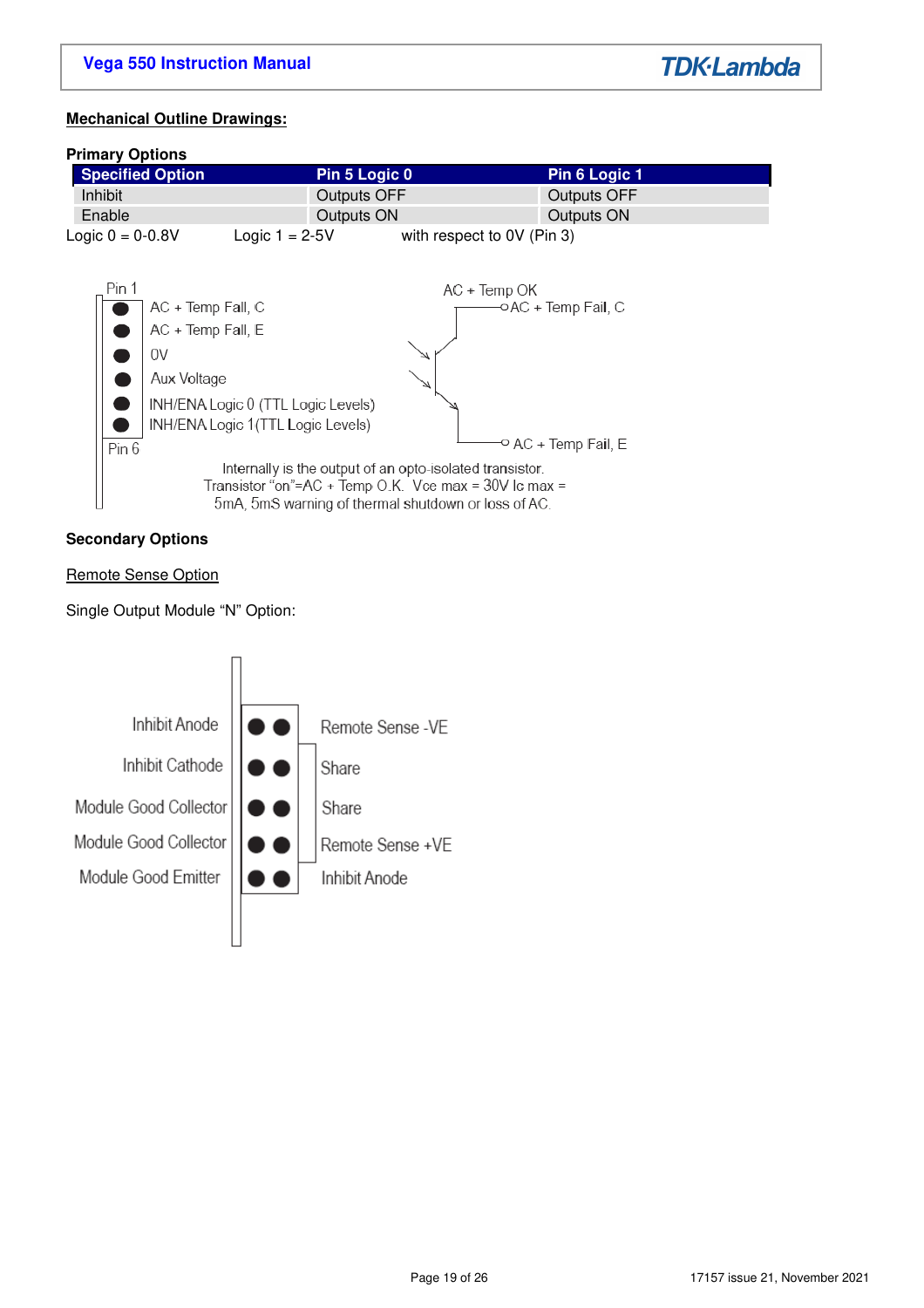

# **Inhibit**



Module Good



TWIN Output Module "N" Option



A 390Ω resistor is fitted internally in series with the diode of the optocoupler. Drive to inhibit module - max 13mA.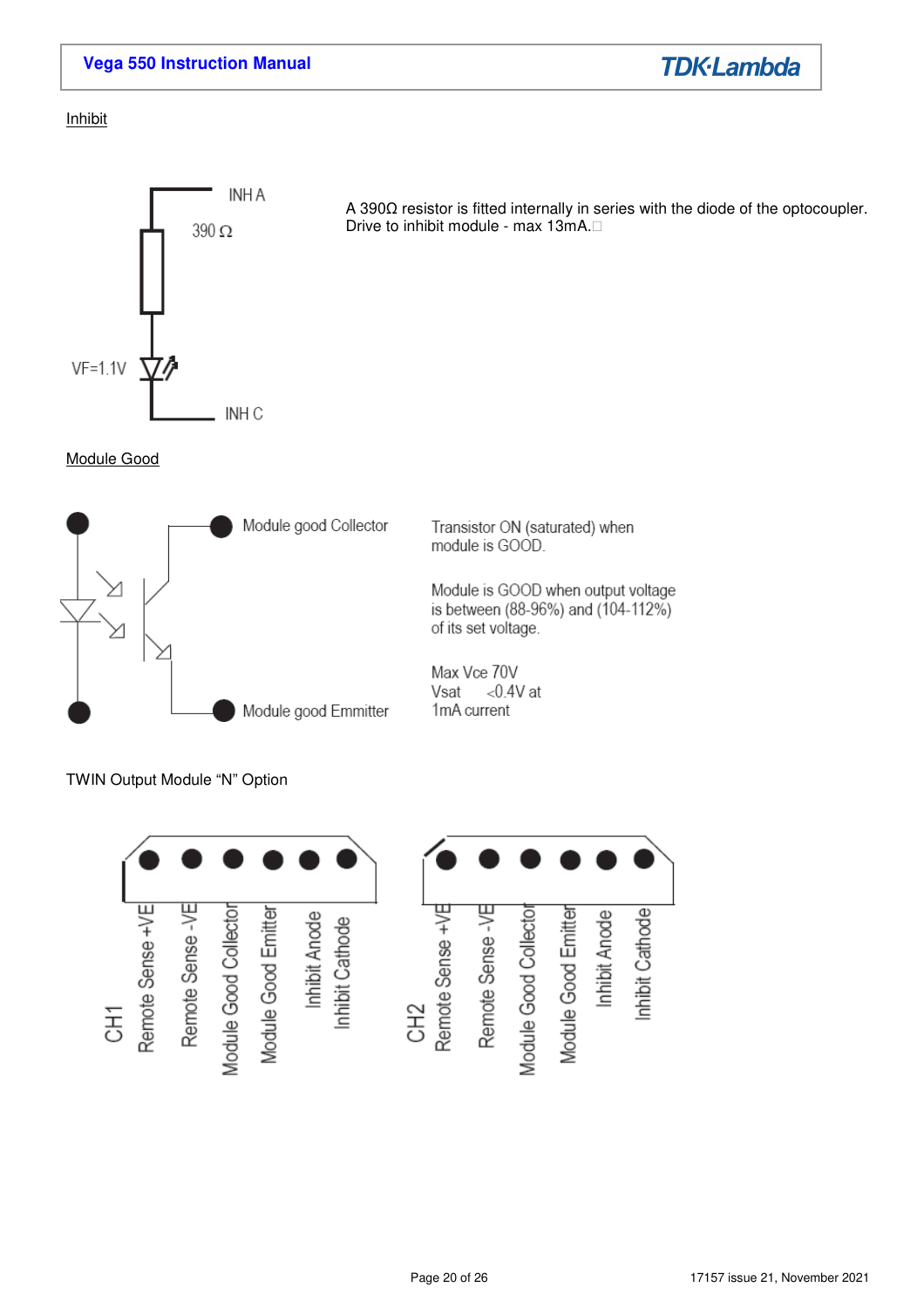# **Vega 550 Instruction Manual**

**TDK-Lambda** 

# TWIN Output Module "R" Option



# **LAYOUT FOR VEGA CONVERTER**

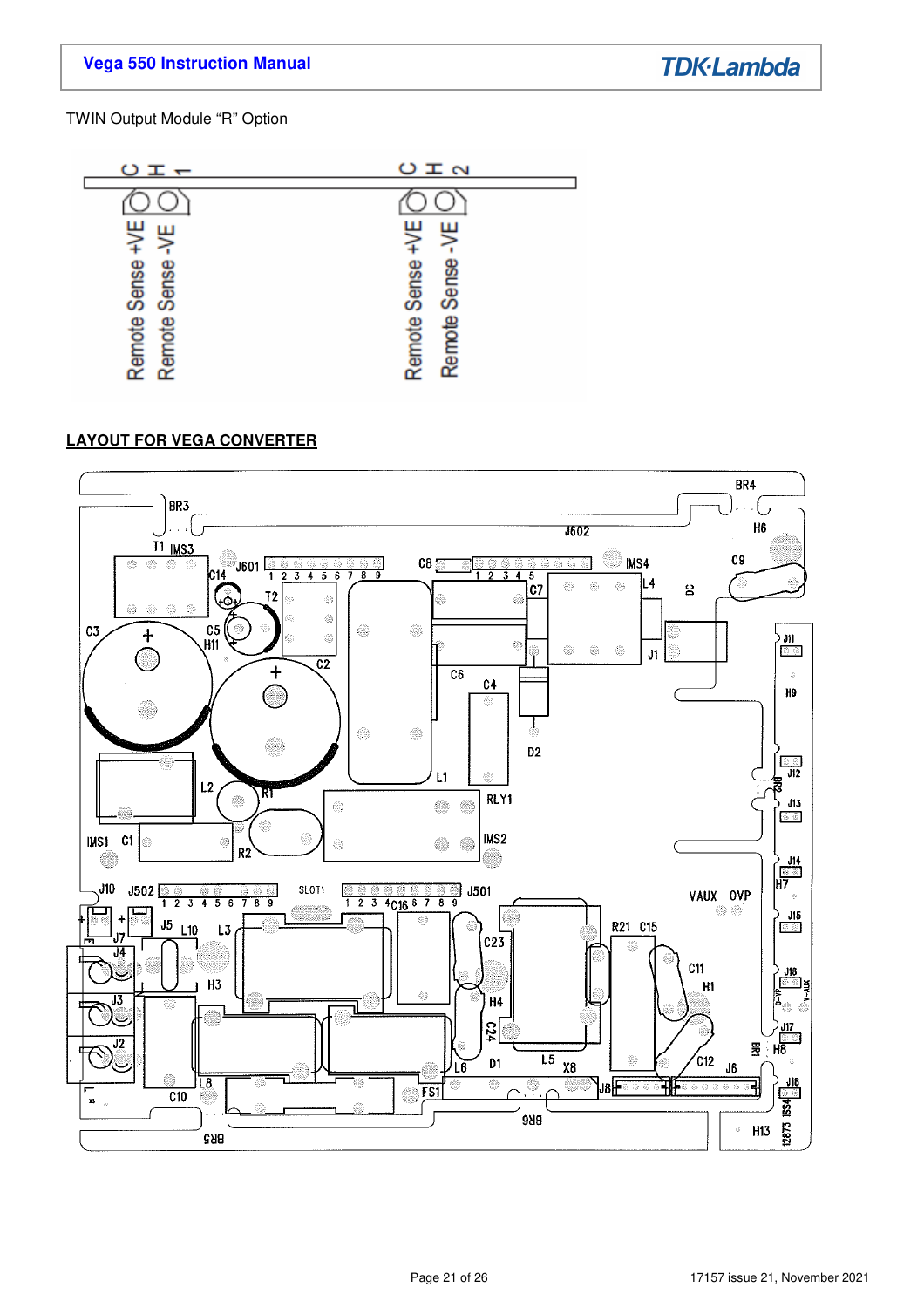# **LAYOUT OF VEGA TWIN MODULE**



# **LAYOUT OF VEGA H5/4 MODULE**

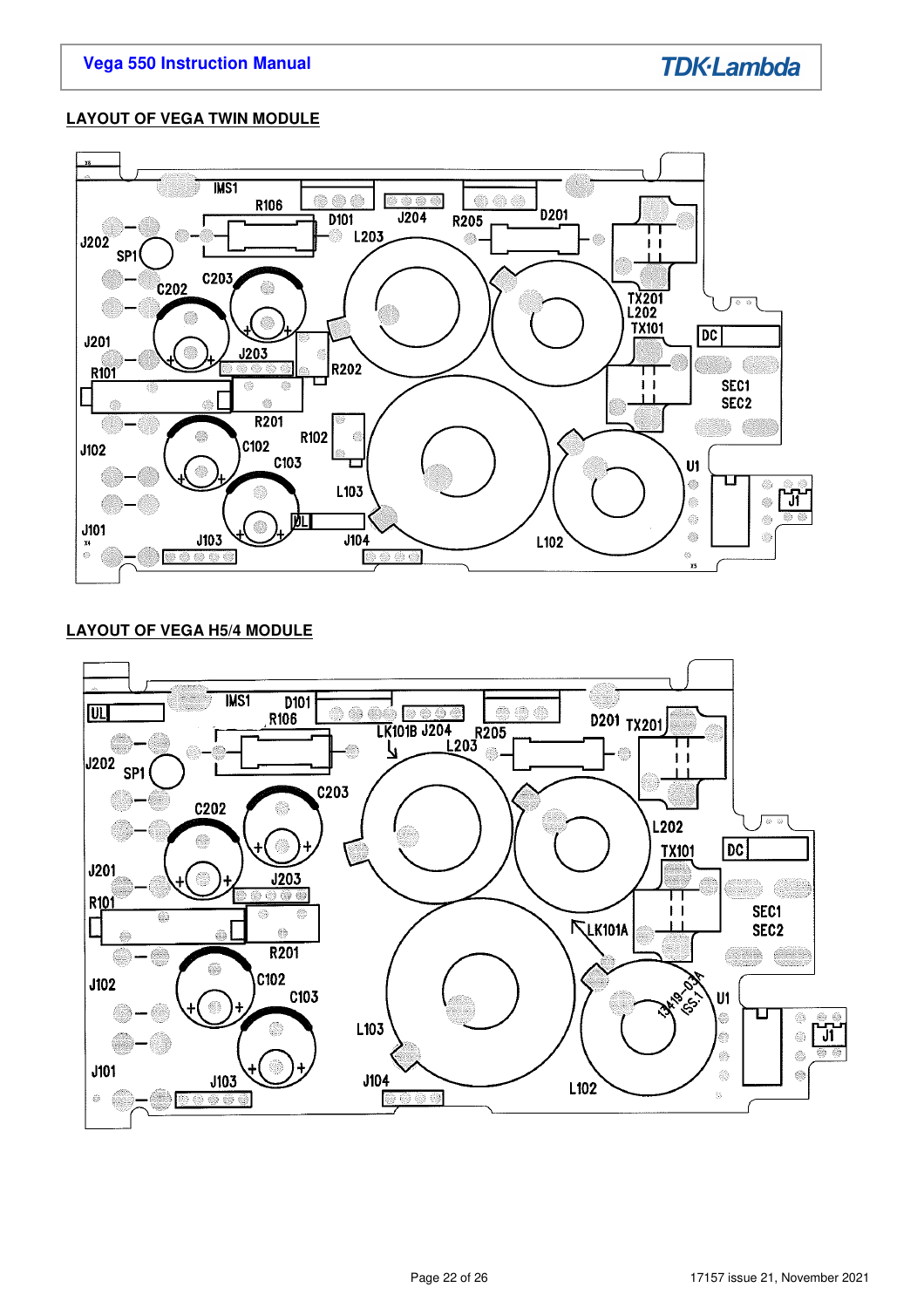# **LAYOUT OF VEGA SINGLE MODULE**



# **LAYOUT OF VEGA DUAL WIDTH MODULE**

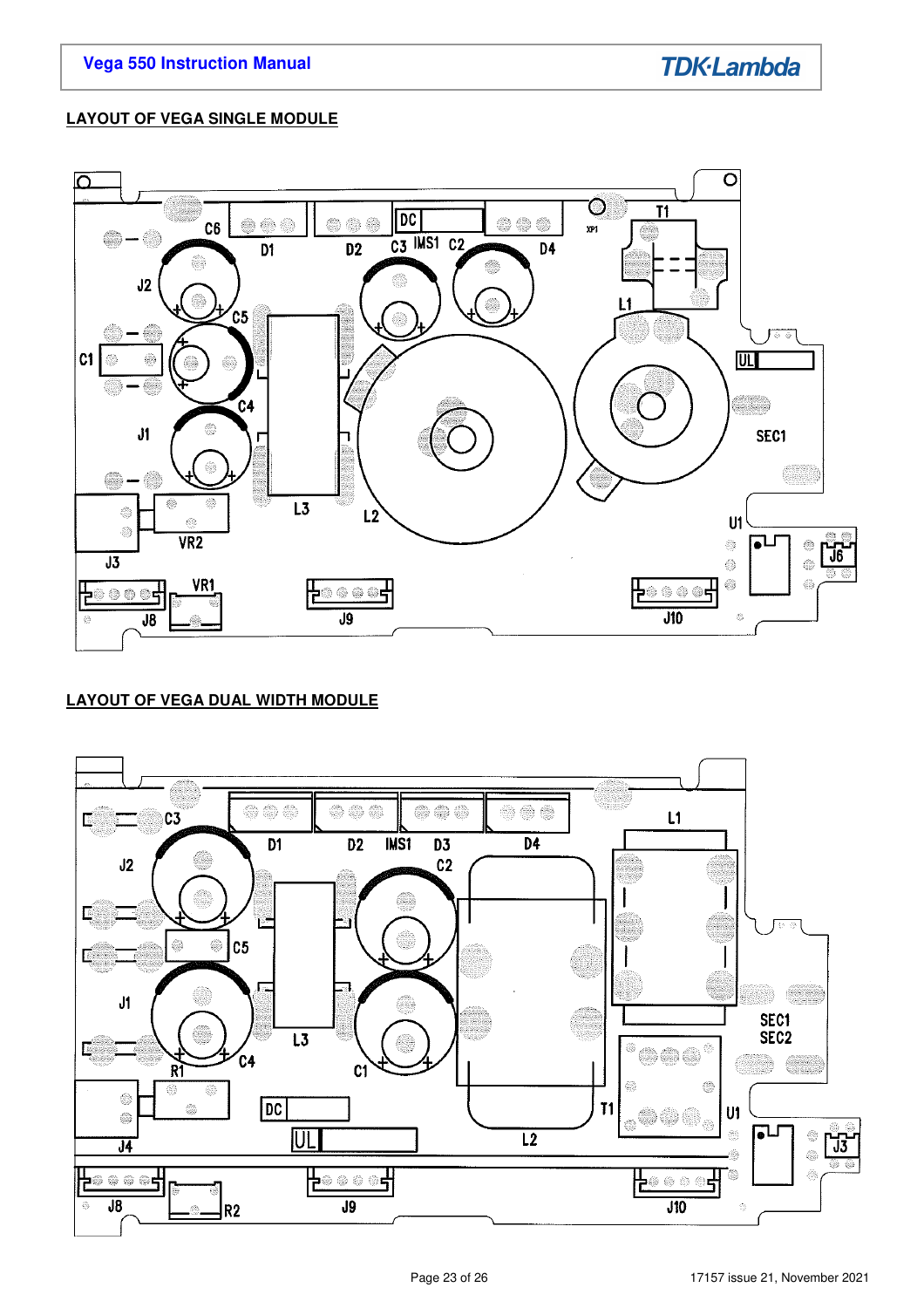# **LAYOUT OF VEGA SINGLE MODULE HIGH CURRENT**



# **LAYOUT OF VEGA 100mA PRIMARY OPTION**

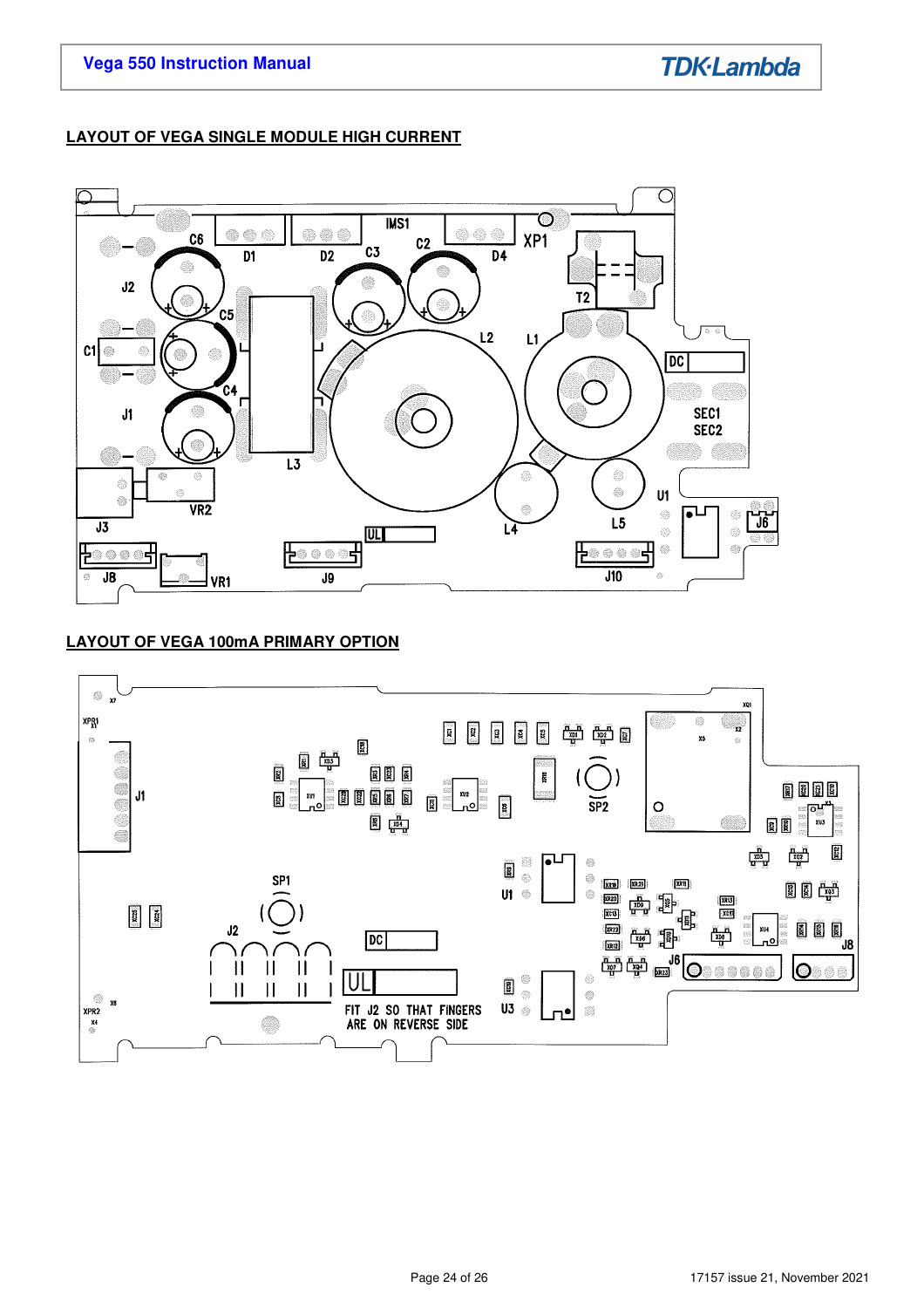# **Vega 550 Instruction Manual**



### **Customer Fixings**

Right Angle Screw Terminal Input